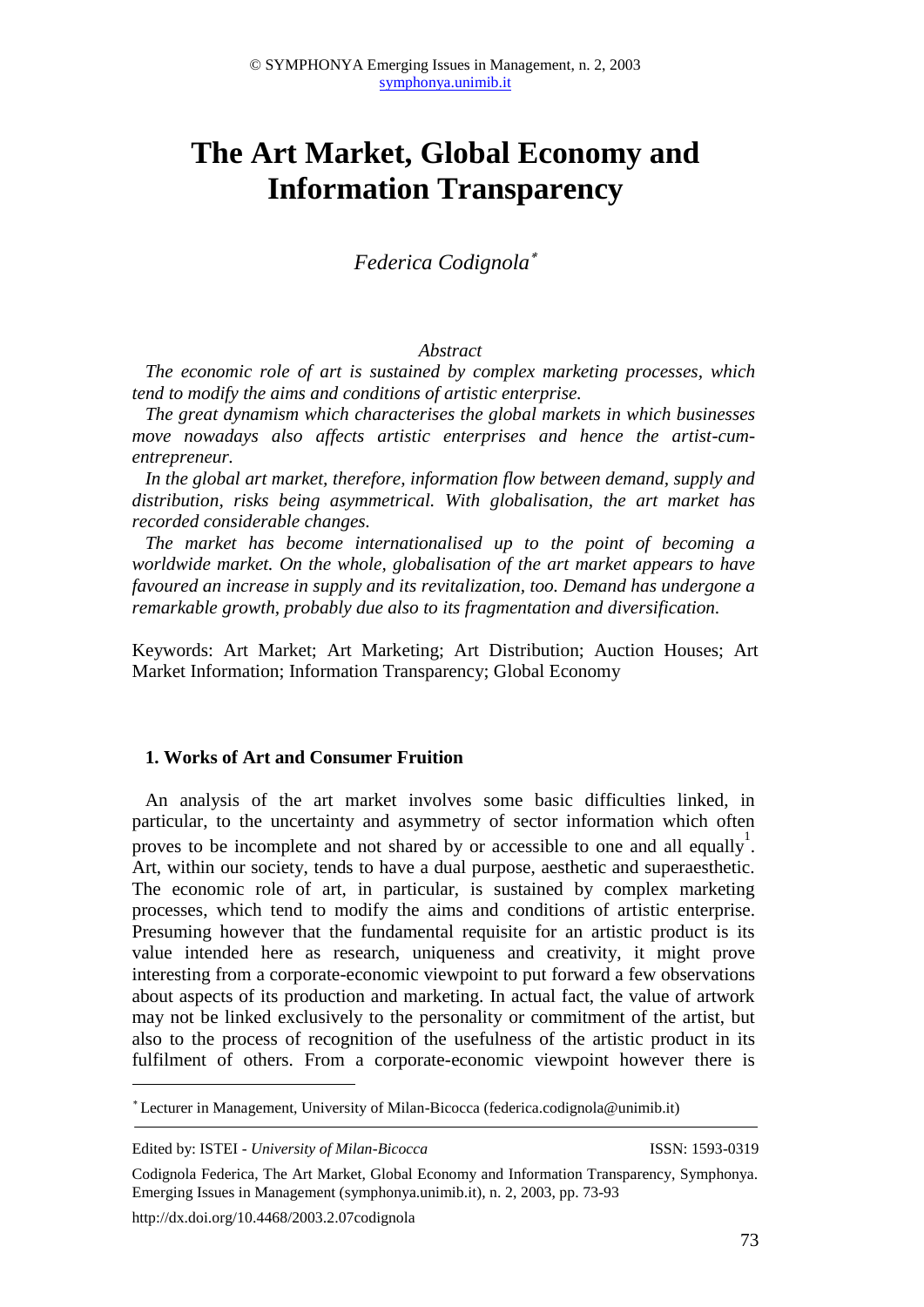always a minimum of uncertainty involved in the scientific approach to this sector and in particular to the type of artist-cum-entrepreneur. This, most probably, because of a number of difficulties involved in succeeding in linking the figure of artist to that of producer-entrepreneur. On the other hand, the opportunity to identify artistic productions as tending towards a (certain) market, and hence aimed at realizing an exchange, would allow us to analyse the artist as a businessentrepreneur for the purposes of the current interpretation of business, in as far as he or she being an entity producing something for exchange<sup>2</sup>. The production of an artistic object has a specific intrinsic technical-financial function within the ambit of which, the artist-cum-entrepreneur responds in the face of a particular type of demand with his/her own product range, using technical specifications for price formation, via particular distribution channels and through specific meeting places for consumers and producers. Putting forward the hypothesis of works of  $ar<sup>3</sup>$  as goods to be exchanged (products) can easily be attempted through a broader specification of the product-work of art, determined above all thanks to the dualism of capital goods-consumer goods. In actual fact, a work of art is not a capital good, as capital or indirect goods are those in turn used for the production of direct consumer goods<sup>4</sup>. Therefore it would be natural to classify a work of art, with all the consequent critical issues arising, as a consumer good with particular features, distinguished by a value which tends to increase over time and an unlimited duration. Notwithstanding criticism of this extreme tendency to pay excessive attention to the financial issues and technicalities of art, it must then be observed that many aspects of the artistic sector, amongst which the determination of the sale price of a good, are not solely linked to cultural factors. The judgement put forward here of a work of art as a consumer good allows us, among other things, to introduce the idea of mass enjoyment of that good and of making art more popular. Technological development, for instance, has made it possible to perfectly massreproduce famous works of art: ones that are similar to the original from an aesthetic viewpoint, but very different from a financial, material and cultural point of view. Great interest in art has already been observed in the past by large publishing groups, who, with tools such as video cassettes, illustrated fact sheets and posters, introduced works of art into the field of consumer goods in their own right. Subsequently the same result was achieved and extended thanks to the Internet, which has been used by auction houses, museums and private galleries.

□ *Likewise, exhibitions held in big cities (for example the Venice Biennale, and specialist exhibitions in Rome, Milan and Florence) draw hundreds of thousands of spectators-visitors towards culture, thus contributing to the mass consumption, if only occasionally, of works of art* 6 .

In this sense then, a work of art is no longer a single unique good, but one of general consumption, the enjoyment of which is allowed to throngs of people. Thus by considering a work of art as a consumer good with its own features, it is, as such, subject to classification. The typical criteria used for this subdivision would appear to be identifiable in the date of execution (for instance of a painting); this being a tool which permits an elementary distinction between contemporary,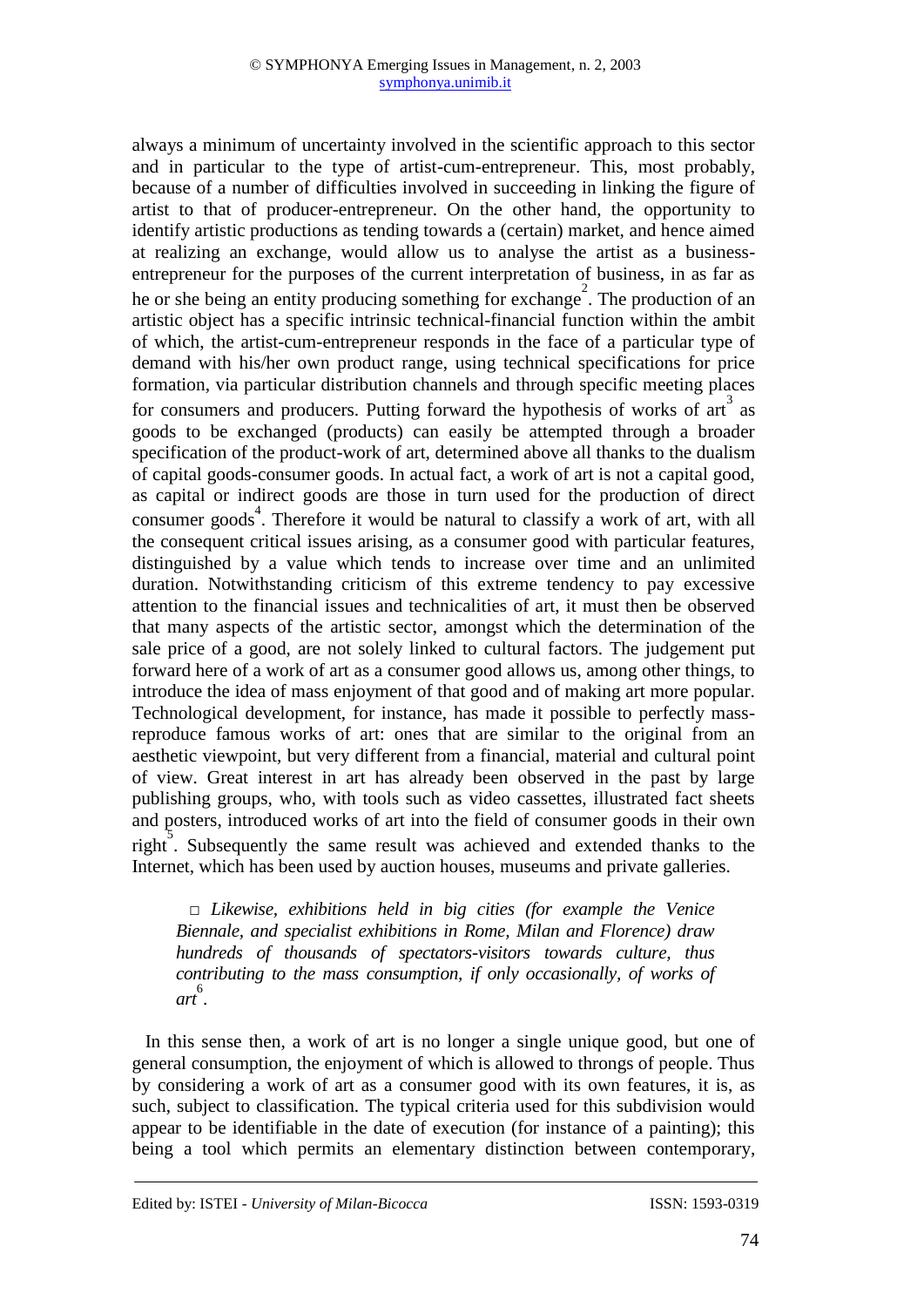modern and old works of art. The latter are typical of the vast antiques market, which, to a great extent, is separate from that of contemporary art and is characterized by different types of acquisition-distribution of the marketed product, and different factors which influence final prices. Another element of great importance for the purposes of clear identification and recognizability of the asset is the specific artistic trend. This is most especially true of modern and old works of art (suffice to think of the artist-school combination), whilst it is not equally incisive for contemporary works where original and new positions (those which do not fit into any precise tradition) may be indicated with a '*new trend*' formula<sup>7</sup>. In an everyday working context however, there are some rather generic attempts to classify contemporary works, along the lines of abstract, informal, figurative, etc. The presence of these distinctions could be justified with a very simple reason: in the high level market a classification based on the artistic attributes of the works has no sense, so the artist is identified with his/her product and a distinction between works is linked directly to the artist's name. The market at the lower end of the scale is a different matter where the signature has still not risen to being the dominant feature and where there are a large number of consumers with limited knowledge at whom only elementary classifications may be aimed.

#### **2. Art Market Specificity**

The art market has a far-reaching base of fruition as art in itself is a kind of consumption-investment, with a highly diversified product range due to the multiple collection requirements within the demand market. Moreover, this market appears to be highly flexible: indeed, supply and demand are structured around a controllable group of collectors, investors and museums, whose interest or disinterest are often determined by the economic climate distinguishing a particular historical period. For instance, many people consider the art market to be the mirror of the general economic trend and a thermometer of current and evolutive trends<sup>9</sup>. If we take paintings as an illustratory point of reference, the first thing that becomes apparent when assessing the main characteristics of the art market is the great heterogeneity of works present. Another typical characteristic of the market under analysis is to be found in the anonymity of many transactions; an anonymity which gives rise to the phenomenon of a clandestine market, which actually exists outside the typical product distribution circuit. If we then also accept the theory that a work of art, being a durable good, is not subject to consumption deterioration and will potentially be the object of several exchanges<sup>10</sup>, then further distinctive features emerge. In the first place, with reference to an individual artist and under the postulate of the irreplaceability of his/her work with that of another artist, it may be affirmed that from a production viewpoint we are faced with a limited supply market. This then would lead us to consider a work of art as an asset, the price of which tends to increase in the presence of a market (for example, the contemporary art market), which would create fierce competition amongst potential buyers.

*□ For instance, in the matter of the rarity of works of art - unlike a market such as that for antiquities where the rarity of works is real and*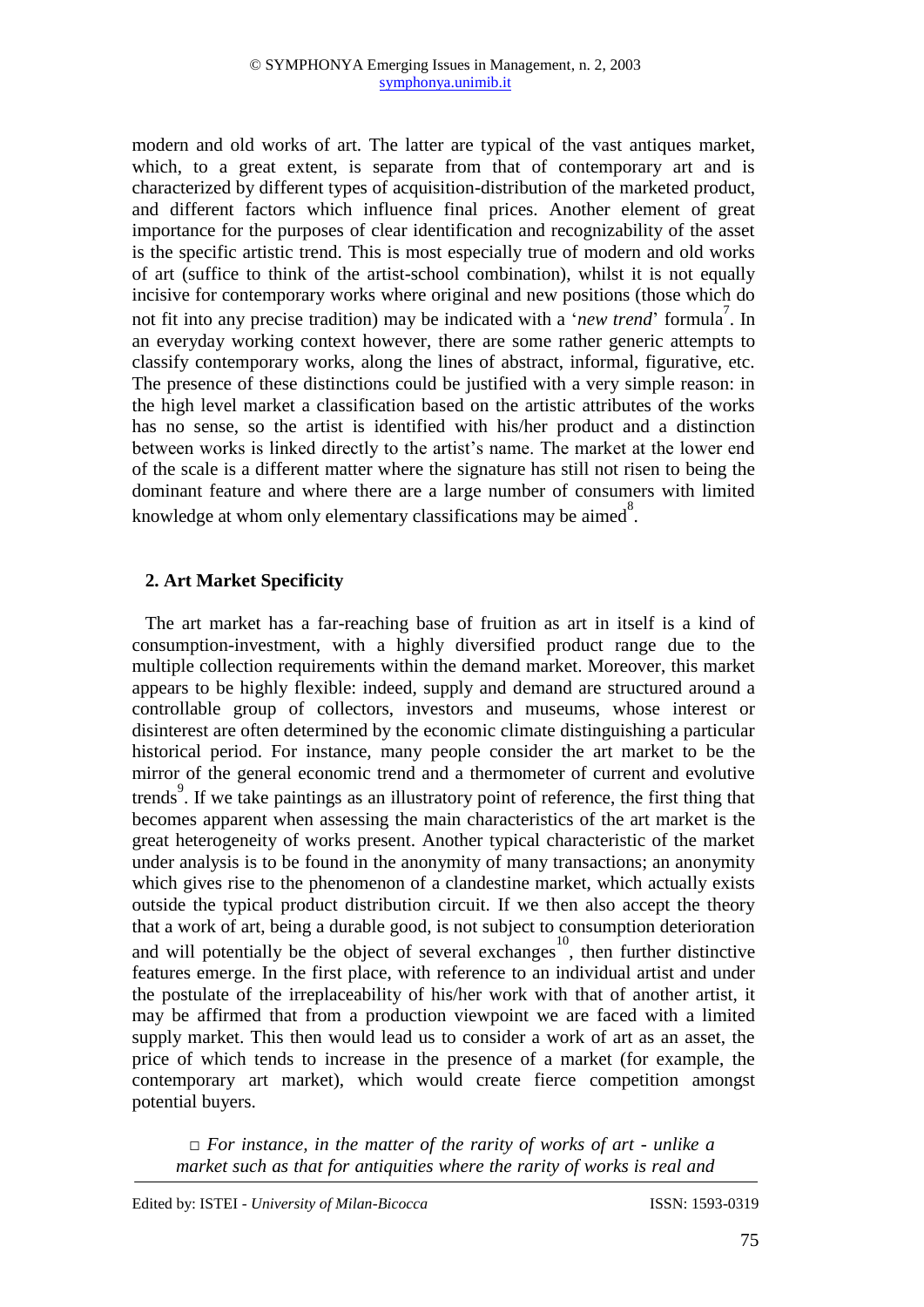*effective - in the case of the contemporary art market this rarity is regulated by specific strategies of the artistic system (centred on the choice of the most highly listed artists and monopolistic or oligopolistic control of their production) 11 .*

Another peculiarity of this market is discernible in the personalization of its operators. Producers are mainly individual firms and the marked personification of the operators changes the perspective of some strategic issues that concern every business. Generally speaking, it is the dealer who decides on the type of communication, distribution and price, whilst the artist is responsible above all for the quality of the product. As far as image-brand relationship is concerned, the brand tends to be configured in the artist's signature, whilst the distributor essentially deals with brand awareness, managing its image qualitatively and its  $12$  quantitively. Last but not least, the art market is characterized by buyer stratification, displaying all the traits of a hierarchy of levels and manners of acquisition and consumption.

### **2.1 Art Supply**

If we observe the development process of a product-work of art, it becomes apparent that the artist is not the only craftsman involved, but merely one of the agents operating within the production process of this particular cultural offering, with his/her role often being subordinate in actual fact to that of the dealers, critics and financiers. From this viewpoint, one can then understand the difference between the two roles distinguishing an artist's business: first there is the creative role, relating to the proposal of new ideas or new artistic values, and secondly the production stage of the actual artworks, which are objects identified as goods to be placed on the market. The second role is the one that comes closest to actual production activity, to the identification of the artist as a producer and business characterised not by a complex productive system, but one of an elementary type (procurement, technical means, preparation, execution, completion and sale)<sup>13</sup>. An artist is however very much a single-handed production system and this consequently determines the fact that addressing energy to sales means subtracting it from production; so even in the most liberal of productions the intervention of a broker would appear to be necessary, giving rise to a split business; on the one hand production carried out by the artist, on the other sales carried out by a dealer. An artist's production determines his/her renown and success (which is measured by his/her contractual power towards the markets, the frequency and importance of exhibitions, etc.) On a more complex level, however, an artist's affirmation seems to be linked to his/her cultural contribution. So we could conclude that an artist's professional success depends not on the immediate monetary value of his/her works but on the dialectic relationship that the artist builds with the market system. Furthermore, from these facts it is perhaps possible to even pinpoint different types of artistic careers, distinguished by a variable intensity of contact with the market and fashion. One thing which is solidly connected to an artist's popularity is the concept of quality of an artistic good, a concept which is without doubt difficult to determine within the ambit of this particular productive activity. The idea of quality from the viewpoint of supply may for instance concern the difference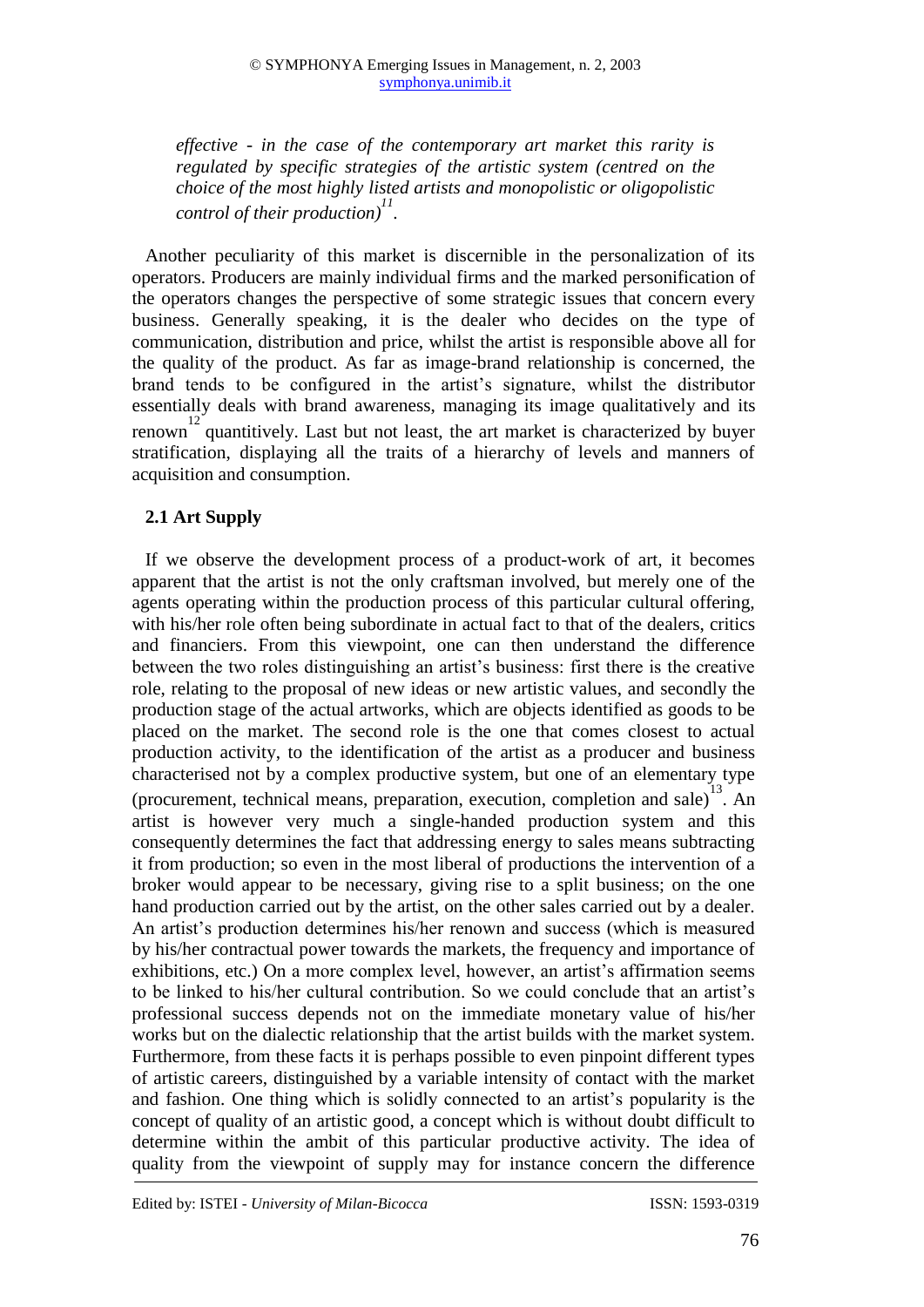between an original and a copy; from the point of view of demand quality is, however, very different and takes on a much simpler significance. Quality is linked to the idea of possessing, at a precise historical moment, the works of highly ranked and well-appreciated artists. Thus the qualitative factor is identified in the value compared directly against fashion and marketing phenomena over which, for instance, the media and specialized critics have a great deal of influence. The critic's role might be considered to be that of a mediator between the artistic circle and demand for the product. His/her task is in fact also an operational one: carrying out a selective, organizational, promotional role, participating in the definition and production of the works and thus influencing the concept of quality. A demonstration of the critics' strong impact on quality can be grasped by analysing one of their typical fields of activity: publications. Reviews, essays, monographs, all are determining factors in an artist's success, and the quality of his/her products are, however, often an expression solicited, requested or even paid for by dealers. The issue of price determination in the art market is very complex. Generally negotiations between several parties for the same type of product determine market price. With regard to goods which are not indispensable, such as works of art, considering the great influence played by specific variables of a very subjective nature, it would only be approximate to find objective factors which influence prices, *'unless we want to identify the price with the value of a work of art, that is to say, the estimate or quotation with the actual price. A mistaken idea as the estimate also aims at considering those values which are in actual fact within the*  work itself and which only emerge with time<sup>, 14</sup>. Moreover, literature also agrees with this by advising of the presence of some objective factors typical to each work, which have an effect on its price: year of production, size, artistic trend and the technique employed in its execution. These are, however, factors which contribute in a secondary way to determining price, but which are incapable of determining it alone. Without doubt, the most important factor – and one that therefore plays a big role in price determination - is the artist's renown.

□ Indeed, *'it is commonly stated that a certain level of renown for the artist constitutes a guarantee for the consumer. The greatest form of safeguard for the consumer though is when the dealer guarantees the repurchase of the work sold at a certain price at a figure that will not be lower*<sup>, 15</sup>.

The term 'renown' applied to artists is to be taken in its broadest sense, as it implies the judgement of value by the public, a concept which appears to correspond to the corporate judgement of brand awareness in its qualitativequantitative dimensions of image and renown<sup>16</sup>. This notion of 'artist's image' could be distinguished for instance in the areas of perception such as recognizability, familiarity, reputation, etc.

#### **2.2 Art Demand**

The most visible aspect of development in demand in the art market is its quantitative expansion, contributed to greatly by the growing proliferation of information, new technologies and – as a result - new means of communication, all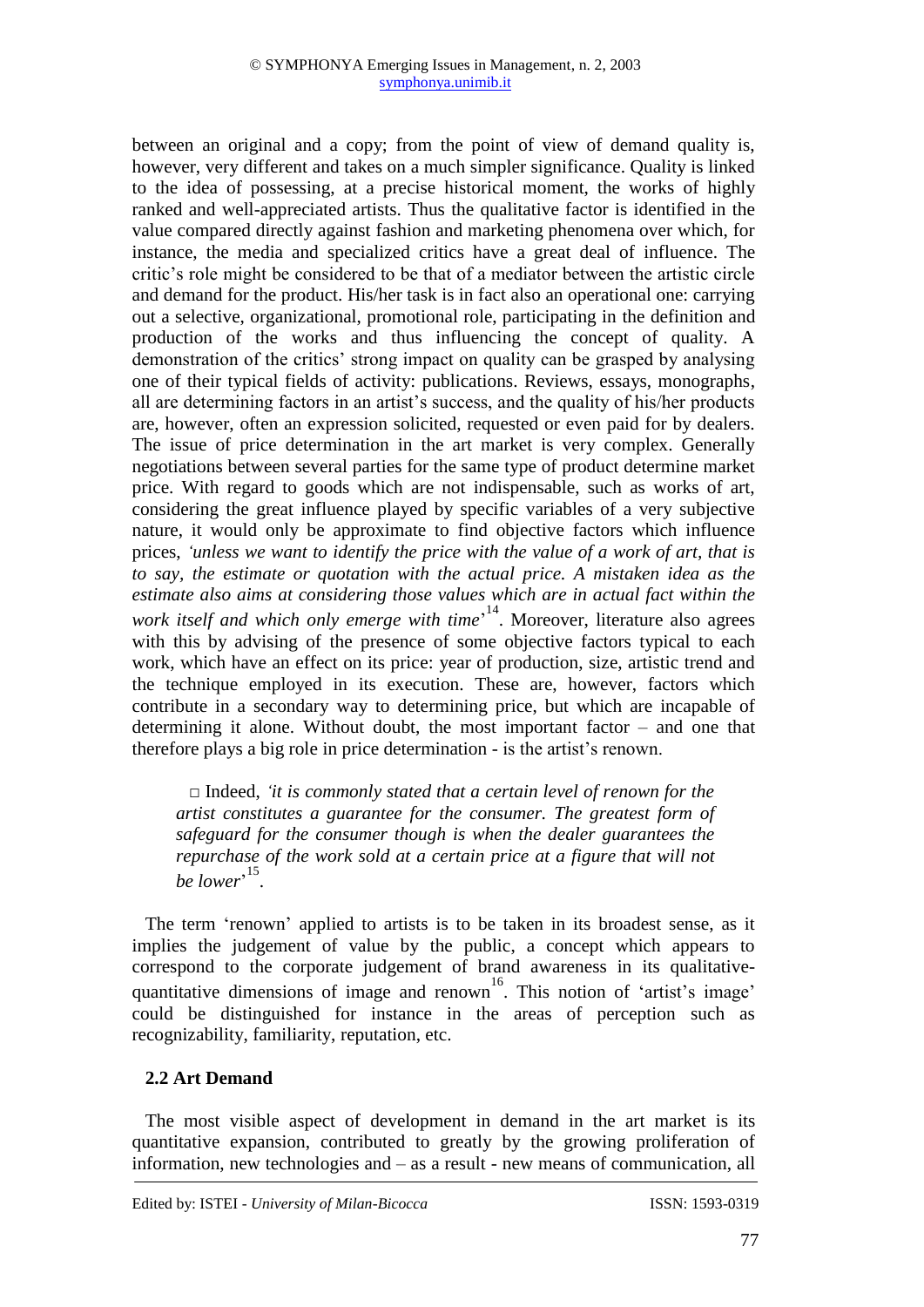of which being phenomena typical of globalisation. Thanks to this potential, we can even propose the idea of such a particular consumer good as the one in this market. And finally, let us not forget the population increase and progressive improvement in the financial conditions of potential users. The new tendencies in the demand for artistic goods can, however, be identified above all in a higher-level market, if referring to a preference for a certain type of product, in as much as this is a more competent cultural sector. If we wish to illustrate some significant steps in the development of demand from a qualitative viewpoint, we should observe the consumer's development by turning our attention to his/her aptitude, attitude and behaviour. For the purchaser of works of art, aptitude would appear to be linked to passion for art and cultural background, not to mention having the financial means. Attitude on the other hand might relate to changing tastes, loyalty to purchases, and ease of being influenced by outside factors. Finally, behaviour might refer to frequency of purchase, destination of purchases, and the amount of research and intention in the actual purchases made.

Buyers of works of art appear to constitute a fairly heterogeneous public in many ways. Frequency of purchase is one aspect which allows us to single out an initial group of consumers: occasional buyers. Destination of purchase, which presages the very motive for purchase, would on the other hand appear to allow a delimitation of the most important theoretical sectors of consumption, which can be identified in the following groupings: collectors, speculators, brokers, and the final group: purchases destined for the furnishings sector. A further sector in terms of destination is defined by collective consumer groups (public, museums, authorities or associations, the church). These subdivisions relating to the main user areas for a product-work of art, cannot however be considered exhaustive, as they disregard some distinguishing attributes, which otherwise emerge when we consider current cases or real sectors of consumption. Thus the need arises for further future research, and this is the starting point for a more in-depth analysis of the behaviour patterns and attitudes of the demand group itself by, for example, combining the complex variables of attitude and behaviour. From a financial viewpoint, collector objects in their broadest sense are simply consumer goods<sup>17</sup>, in as much as they are not tools to produce other goods or services. It is however extremely difficult to classify art works in the durable or non-durable consumer goods categories. According to some theories they are not to be considered durables as they are goods subject to obsolescence through use  $18$ , whilst according to others<sup>19</sup> they are durables as, in a strict economic sense, they perform their function several times over and their lifetime is prolonged for many years. They do definitely come into one particular category: that of investment goods, where the investor accepts the risk linked to the fluctuations in financial value. Investment goods characterized by two different types of results: income originating from paying visits to private collections of works of art (collecting), and the difference between purchase price and resale price of the asset (speculation)<sup>20</sup>. The two factors thus identified are obviously at the origin of two distinct types of demand: fruition and speculation. The type of demand for art for enjoyment purposes, linked to a decorative role and having the characteristics of a demand for luxury goods, has recently registered a *trend* in steep ascent, thanks to higher standards of well-being and higher cultural levels<sup>21</sup>. Collector demand (the elite part of the fruition demand group) is attracted above all by a desire for knowledge and in-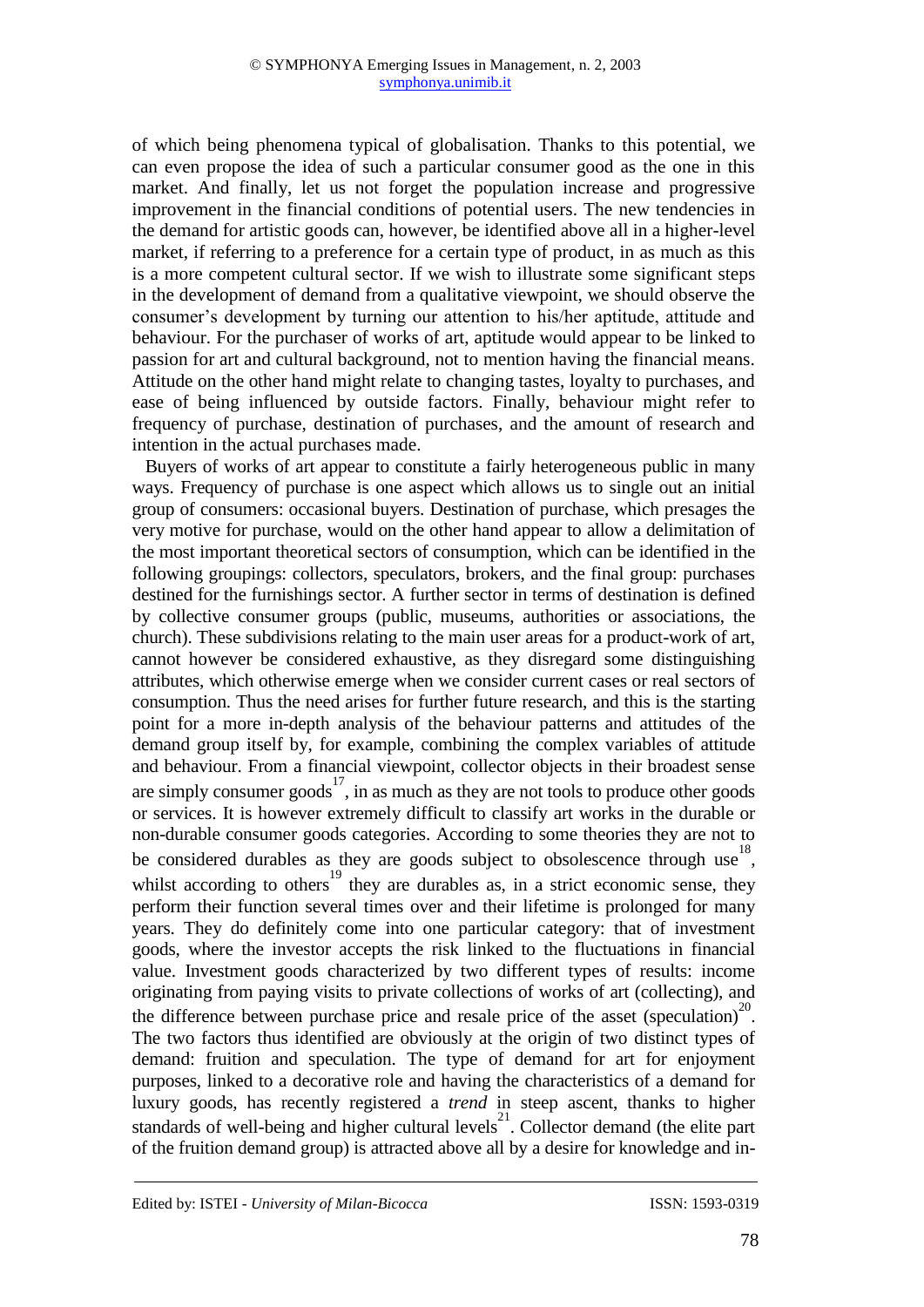depth examination of the world of art, with the aim of forming a collection representing the same. Therefore this group will buy under any market conditions and appears to be the demand group, even if qualitatively discerning, with the most solid and stable motivation over time - the group upon which the market can count. The determining factors of the fruition demand group appear to be mainly identifiable in the achievement of a high level of wealth, which is also apparent in the consumption of other types of basic goods (property, insurance policies, financial wealth, etc.) and in the growth of a knowledge and culture of art. These components of demand growth may be influenced by promotional activities carried out by dealers, editors, and art critics - in other words art market operators - who may also influence taste. The fruition demand group is thus also determined by both the evolution of the art market structure, which multiplies and expands its organizational levels (auctions, galleries, trade fairs, etc.) and by the types of works, ranging from a local or domestic level to an international one. The speculative demand group, on the other hand, receives its guarantee from the intrinsic value of the works for which the collectors' market reliably expresses an appraisal and an associated going rate. In fact the speculative demand group typically tends to penetrate a market in expansion, exploiting the rising *trend* in prices and accelerating their ascent. If it were to take over it could, however, totally distort the mechanics of the market into which it has penetrated. In fact, speculative demand might not only anticipate a given trend in fruition demand and, in this event, reap the benefits from precocious intuition of future fruition demand, but also create manipulated results, by detaching itself from the actual market basis and its natural evolution linked to the trends in the variables which determine non speculative demand. Then at the time of achieving the desired return, there might not be a suitable demand for fruition, but only another speculative demand group willing to extend the risk into the future. So the market would be increasingly at risk, the bigger the quotas of speculative supply and demand present. Any market can be solicited by speculative demand and moreover, a market will be that much more vulnerable to such a form of demand the more it deals in rare and scarce goods in respect to the actual demand for fruition (market with excess demand). A market appears to be able to protect itself from excess speculative demand when that same market no longer offers any guarantee back-up, i.e. when there are slow downs or backward moves in prices which invalidate speculator expectations. This sort of demand must therefore take into account, and not on a short-term basis, the variables that determine expansion of the demand for works of art for the purposes of fruition (increase in income, growth in cultural levels, etc.) Finally, the fundamental determining factors in speculative demand seem to be identifiable in the performance of financial products and their return on investment, in the availability of liquidity, and in the presence of market structures which aggregate supply and demand, such as auction houses<sup>22</sup>. If we observe the act of speculation with reference to the current period more closely, it could be said that speculation for a contemporary work of art (which still has no stable historic or artistic critical positioning) should be short term in order not to be too much of a risk. A purchase should be concluded while the *trend* in price is rising and the work should be resold in proximity to the maximum forecast. In other words, it must be resold before the market perceives that the price is too high: the rapidity of the rise can be a sign that the peak is not too far off in time, and this will be followed by a sudden fall<sup>23</sup>. Therefore, we are faced with a 'status' lifecycle characterized by a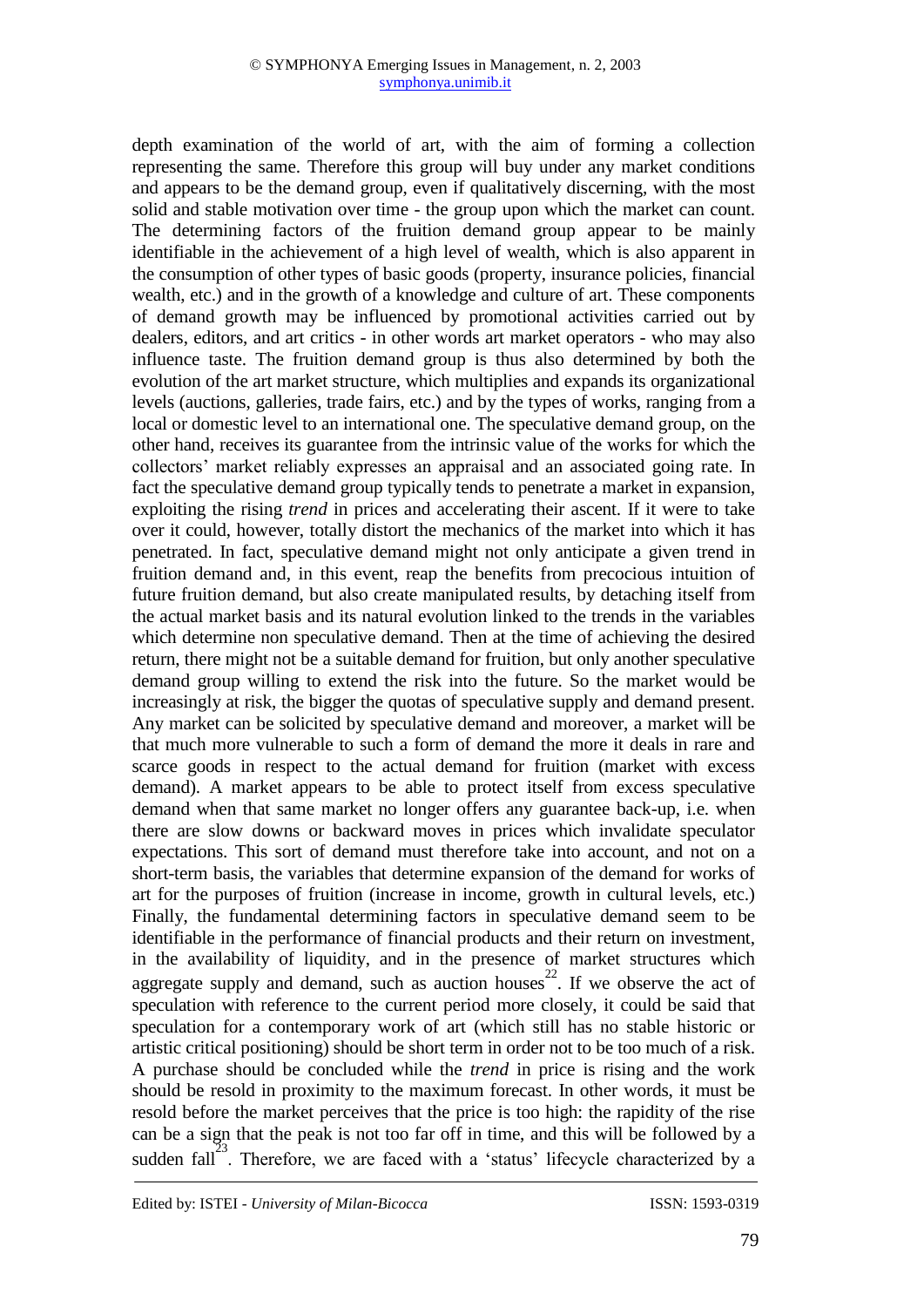phase of very rapid growth followed by an equally rapid fall. Typical speculative demand in the contemporary art sector is therefore short term, as it tends thus to reduce the risk of lack of market growth, an indispensable premise to selling on the rise and achieving expected returns. In conclusion, we could say that collecting creates the market and collectors are the final recipients of the market. Schematically, the market originates from collectors (collecting/fruition/actual demand), it develops thanks to speculators (speculative demand) and, finally, it accrues by turning to the help of the fruition demand group. The only point in common between these demand groups, which are so different to one another, is doubtless to be found in the vast financial funds available. In fact, the financial aspect is by no means marginal, even for collectors, if for no other reason than that the finding and collecting of objects has always required significant investment. Collectors always risk their own capital and must know, down to the finest detail, how to administer the desired object. The economics of art collections, on the other hand, involve various costs and returns, which a collector must consider very carefully: a return linked to the possibility of having people make paid visits to the collection has to be weighed up against the cost of acquisition and costs for custody and maintenance. In fact the costs associated with the services which a collection requires cannot be overlooked: insurance services; restoration services; *expertise*  services; *leasing* services, etc. By examining the degree of influence exercised by the different classes of potential customers on the level of prices for works of art by any given artist, it is plausible to suppose that occasional buyers do not actually really influence market price. This is both because of attenuation, generally speaking, in specific interest for single works, and because of the lesser pulling power they have on distributors. From this point of view therefore, a painting would appear to be an asset with a given price, corresponding to the level fixed by the distributing parties or estimated by the experts. Whereas, on the other hand, investors seem to be able to influence final prices for works of art. However, this is most likely an influence with an essentially temporary impact. For investors, price is but a mere parameter of convenience to operate while price remains below the estimate of the current or future value of the work in question. Basically, an investor speculates on a function of temporal and spatial adaptation, trusting in positive changes in the level or number of artist's customers<sup>24</sup>. Thus the normal relationship between speculators and price is that of contributing to an early increase in price, with speculators actually 'harbingers' of demand (demand for fruition/collection purposes). Art lovers' and collectors' motives for purchase can on the other hand determine a higher intensity of demand, given the high specific interest that may become apparent with reference to even just one single work of art. Therefore, in the absence of true competition in purchasing, collectors tend to maintain the price of works of art in keeping with the estimated value in terms of artistic validity. When, on the other hand, there is fierce competition within another market segment, then the conditions are created for a rapid rise in price, even beyond the intrinsic quality of the actual asset itself.

#### **2.3 Distribution as the Active Agent between Art Supply and Demand**

The choice on the part of an artist of a specific form of distribution for his/her own works, as in any entrepreneurial system, concerns *'the connection between the business and the final outlet market and involves both the organization of the sales*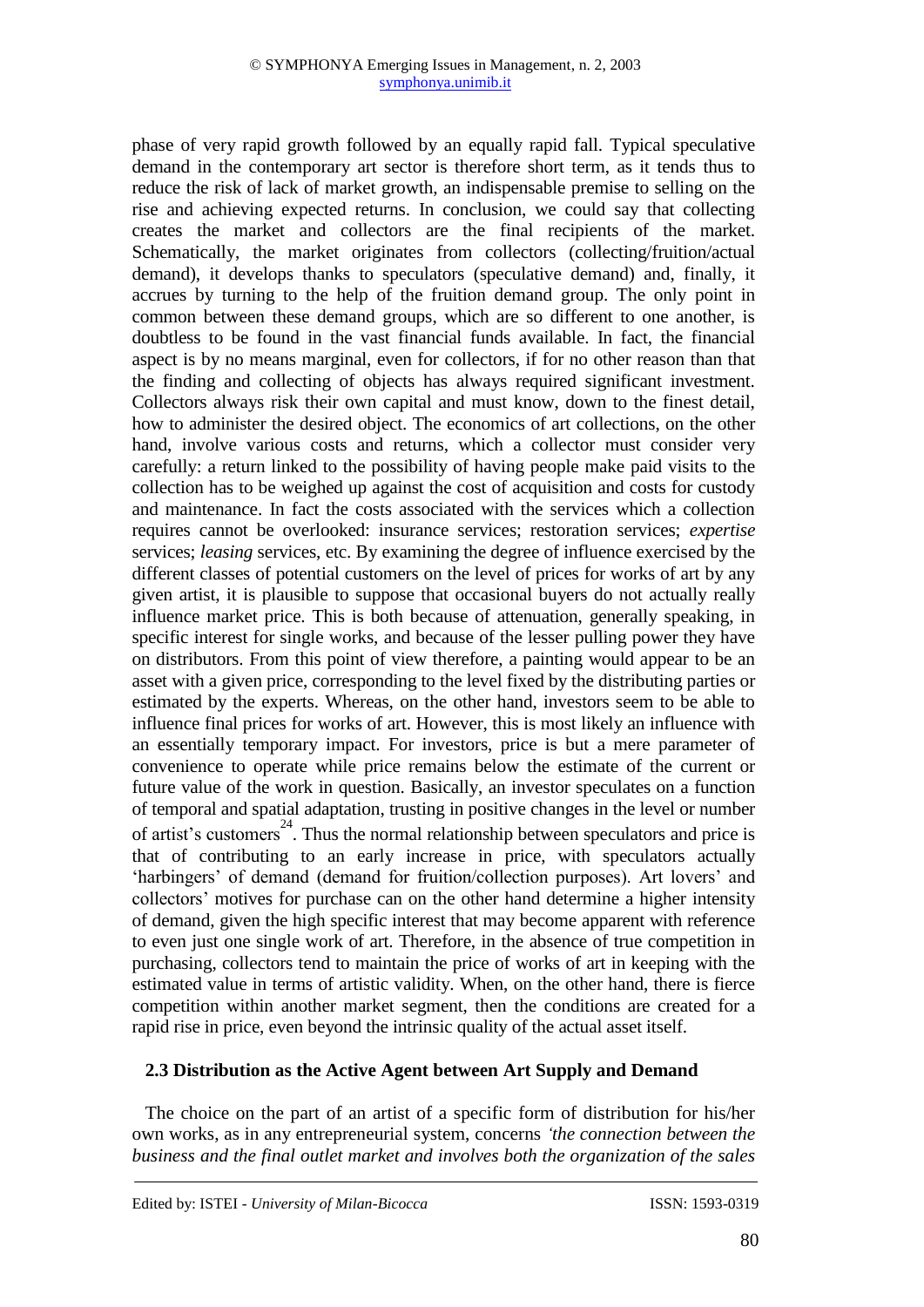*activity (sales forces) and reliance on systems external to the business itself*  (*distribution network*)<sup> $25$ </sup>. In the case of an artist, however, this will be a sale and not a distribution process, in the sense of continuous and continued placement. The various types of distribution, considered in their broadest sense, often actually appear to be acquired through an almost casual and involuntary process, linked to personal factors - the artist's own social-cultural background, his/her pre-existing acquaintances - rather than any real putting in place of any sort of distribution policy. More specifically, the main choice of a distribution channel appears to be irrelevant. Even when there is no obligatory condition at the outset, the artist might actually choose a broker in the first place and then it will be the broker who finds any other subsequent forms of distribution. If anything, there might be a problem for the artist in exceeding possible distribution capacity limits when faced with his/her own growing renown, authority and success. In any case, the forms of distribution to be used will be set up on the basis of the placement of the artist's work in consideration of spatial and temporal variables.

Looking more closely at the different types of art brokers (for example in the sale of paintings) one difficulty immediately springs to light: there does not actually appear to be a correct expression to globally refer to this group of individuals. Therefore the preference is to talk of distribution structures, even if the roles performed reach well beyond distribution alone. On the other hand, these organizations define the market in as far as they strongly influence its features. In this market, amongst other things, they perform the role both of seller and buyer and they control almost the entire supply and price system. From a summary analysis of the parties operating in art distribution we can identify at least three main groups of players. The first group includes operators who take on a restricted role, avoiding direct investments in works (of art) and restricting the size of their permanent organization through which they carry out their business activity. This sector also includes individuals who often deal in works of art as a secondary line to other forms of business. In certain cases this avoids the need to have a specific organization, for instance, when the main business is connected to some form of artistic production (printing firms, picture framers, etc.) Otherwise galleries of local interest are created which primarily rent their available space to artists. Then there are also organizers of sales, who use the service in terms of available space for exhibitions offered not only by the (art) galleries of local interest, but also by associations or institutions which are occasionally willing to welcome shows or other forms of points of sale. The second group of operators are those who have a stable organization for systematic dealing in works of art, which constitutes their main or exclusive business activity. The real art galleries come into this category, as do the greater number of those individuals who are currently defined as art dealers. There is also a third group which includes the auction houses; where risk is limited to the operating costs of a permanent organization and to performing consultancy, advertising and promotional activities (with exhibitions open to the public, the drawing up of announcements and notices or the compilation of catalogues), as well as sales in the strict sense of the word. The great difference between these last two groups consists in the fact that the auction houses essentially take on the role of sales agents for their own suppliers, whilst the dealers also assume the role of purchasing agents. An examination of the parties present in the distribution (system) underlines the fact that their most important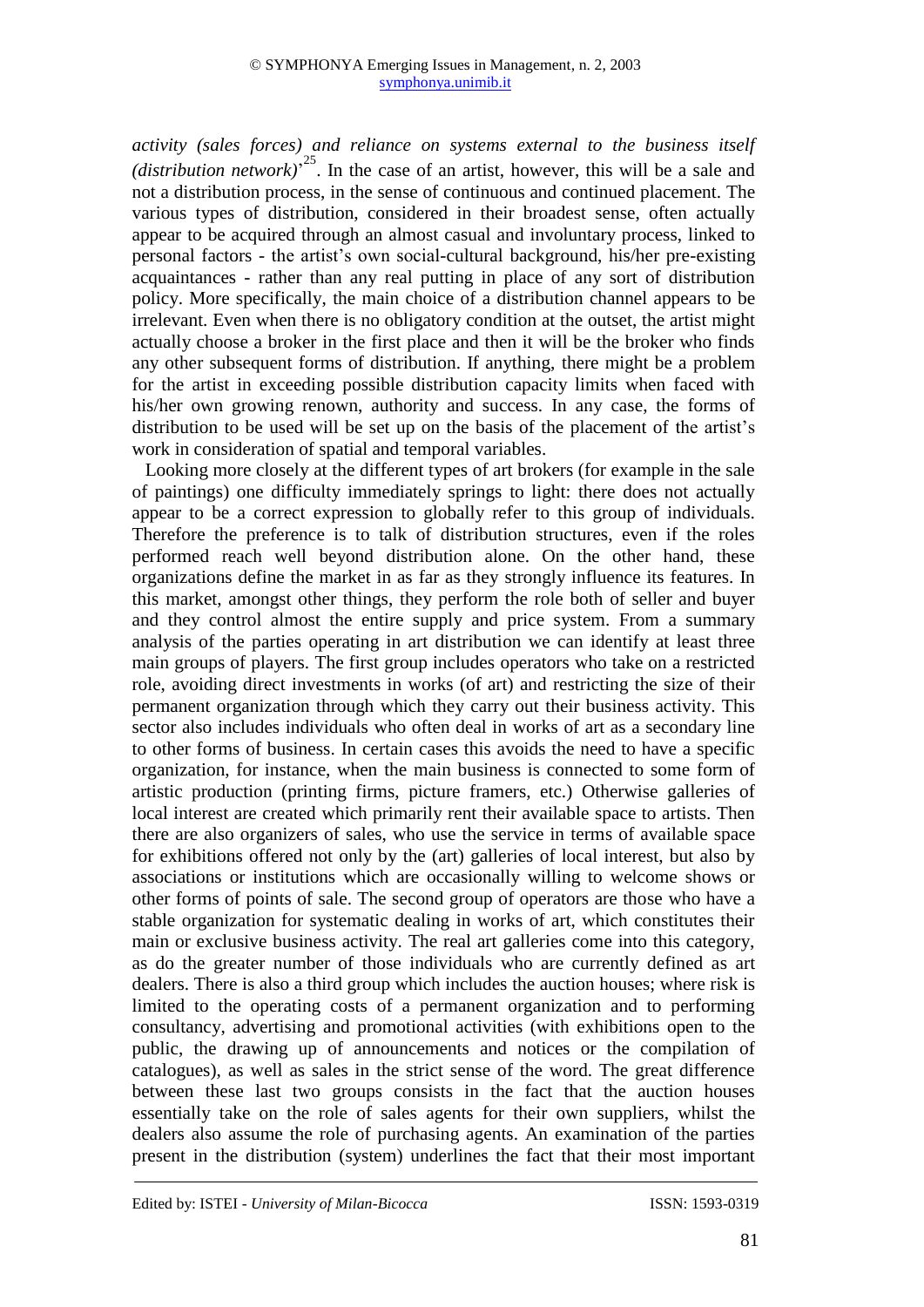feature is that they are sector based. In actual fact, it is possible to identify different categories within the very same form of distribution, each one with their own demand group: which means that each group of distributors has its own policy. Finally, one very last category of sellers can perhaps be identified, comprising the collectors themselves. An individual collector actually has little relevance compared to the total traded volume, but the category of collectors considered as a whole, combines to create a large slice of this market and related functions. The sales organizations for art products seem to be characterised by the fulfilling of specific functions which can be defined in three main areas: the primary roles which concern real sales activity (finding works of art, adaptation to the requirements of demand groups and 'adding-value' to works through the use of advertising and communications designed to raise awareness, recognition and familiarity; auxiliary and complimentary roles with external parties with whom supply or sales relationships are developed (support, consultancy, financing); and, finally, business development (number of artists dealt with, geographical spread of markets and presence in complementary sectors). Some peculiarities of sales relating to this market relate to: direct sales, mail order sales, and 'door to door' sales. Direct sales seem to be the most widespread, meaning sales in art galleries or, in any case, which involve a personal relationship between the seller and the customer. This form of sale seems to be particularly congenial to this sector, as it may be perfected over a time span that is usually longer than other types of sale (such as auctions), allowing an immediate and direct valuation of the quality of works of art (contrary to what happens, for instance, in case of sales by mail order or television). Mail order sales in the art market appear to be of interest above all to sellers, as they allow potential customers, who are far away distance-wise, yet financially sound and with little time available, to be contacted at limited cost. A delicate situation might arise with this type of sale however, in the event of requests focussing on a single advertised work of art. It is for this reason, it would seem, that there is often a tendency to advertise works of art which, due to the particular subject matter or high value will not easily attract many requests; or otherwise works which appear easily interchangeable, giving the catalogue upon request a greater completeness in the number and list of works. As far as 'door to door' sales are concerned, on the other hand, it has been observed that these exist thanks to a specific demand segment which *'due to geographical location and cultural attitude is not inclined to go to art galleries or even less to auction houses, where they would have to deal with an environment with which they are not familiar in order to buy an unusual product.*' 26

A more recent sales technique, deriving directly from the auction houses' structure, is identifiable in television sales. This is a type of auction carried out by private independent stations and carried out at a slower rhythm than a direct auction (incoming telephone calls have to be followed by other confirmatory ones from the auction organization). This form of sale is however clearly linked to the popularity of the broadcasting station, the validity of the works and careful verification of the authenticity and legitimacy of the origins of the works of art on offer.

Last but not least, let us mention the most recent form of sales, in absolute, which arose thanks to Internet technology and has turned this and many other aspects of the art market upside down. With the arrival of *online* auctioning, the traditional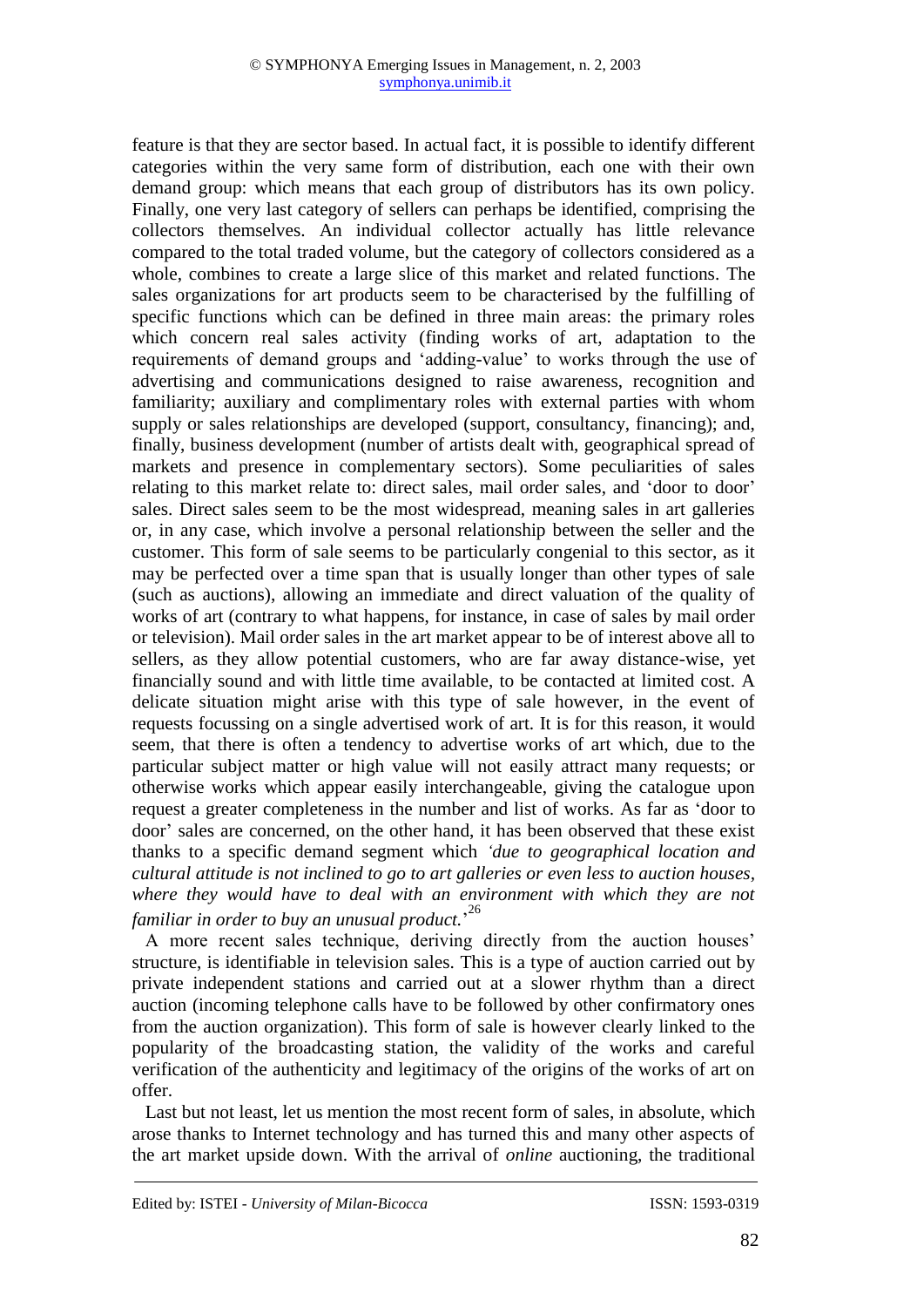auction houses seem to have come up against some pretty fierce competition from the *online* auction houses. Internet has increased the number of participants (buyers and dealers), the number of art works for sale, the total number of sales, changing somewhat radically the habits and rules of sale at traditional auctions. As far as product policy is concerned, the marketing centres for works of art seem essentially to develop the choice of products-artists to be promoted. As such, the distribution 'core' tends to be distinguished on the grounds of the renown of the artists marketed, the degree of specialisation (i.e. the breadth of the range dealt with in terms of artistic trends) and the multiplicity of the artists for each individual artistic trend.

It is useful to note that the greater the renown of the artists, the lesser the distribution capacity and strength in relation to the various policies adopted. For this reason and, above all, to guarantee the operator the availability of new products or the premises to be able to enlarge his/her own business, it does not appear unusual to launch new artists, who are as yet unknown or famous only in lesser markets, alongside the marketing of already famous artists. Among those factors dependant on the artist which most influence the distribution of works of art, are the production rate, the range of works available, the trend in development and evolution, and any absorption limits of the market itself. In actual fact, the greater an artist's turnout appears to be, the greater the requirement for continuity of distribution of his/her work and for a widespread presence in the different markets. The production range of an artist may, however, indicate the opportunity to reach different markets at different times. With regard to any indication as to an approaching artistic development on the part of the artist, this could induce a slow down in the rhythm of distribution or an acceleration, in line with the effect of adherence to current market demand and requirements, and the necessity for a market or price change. Finally, market absorption limits may impact on proliferation or diffusion policies, stimulating the artist to reduce or increase production intensity or make some form of change to qualitative features. Basically, activities performed by a merchant broker are qualified not only through the size and image of the organization, but also its ability to pursue a correct distribution policy and not just the simple sale of one artist's work.

#### **3. The Issue of Art Market Information**

Precise data on world art market dimensions are not available. This is due to the uniqueness of the goods, and also because art brokers constitute an excessively fragmented sector, with a great variety and number of brokers, many of whom actually work informally. The extremely fragmentary nature of the art market is underlined by a widespread reticence on the part of art dealers. In other words, the confines of the art market extend from small local markets to renowned worldclass auction houses. Nobody, as yet, has put forward a precise estimate as to the overall turnover of the global art market; in its current state, in fact, the reliability of estimates, including those relating to minor geographical areas, would be debatable. The trustworthy circulation of information in these markets could lead to greater transparency and clarity for the various dealers, but it could also be seen as a threat for those who, for various reasons carry on brokerage activities trying to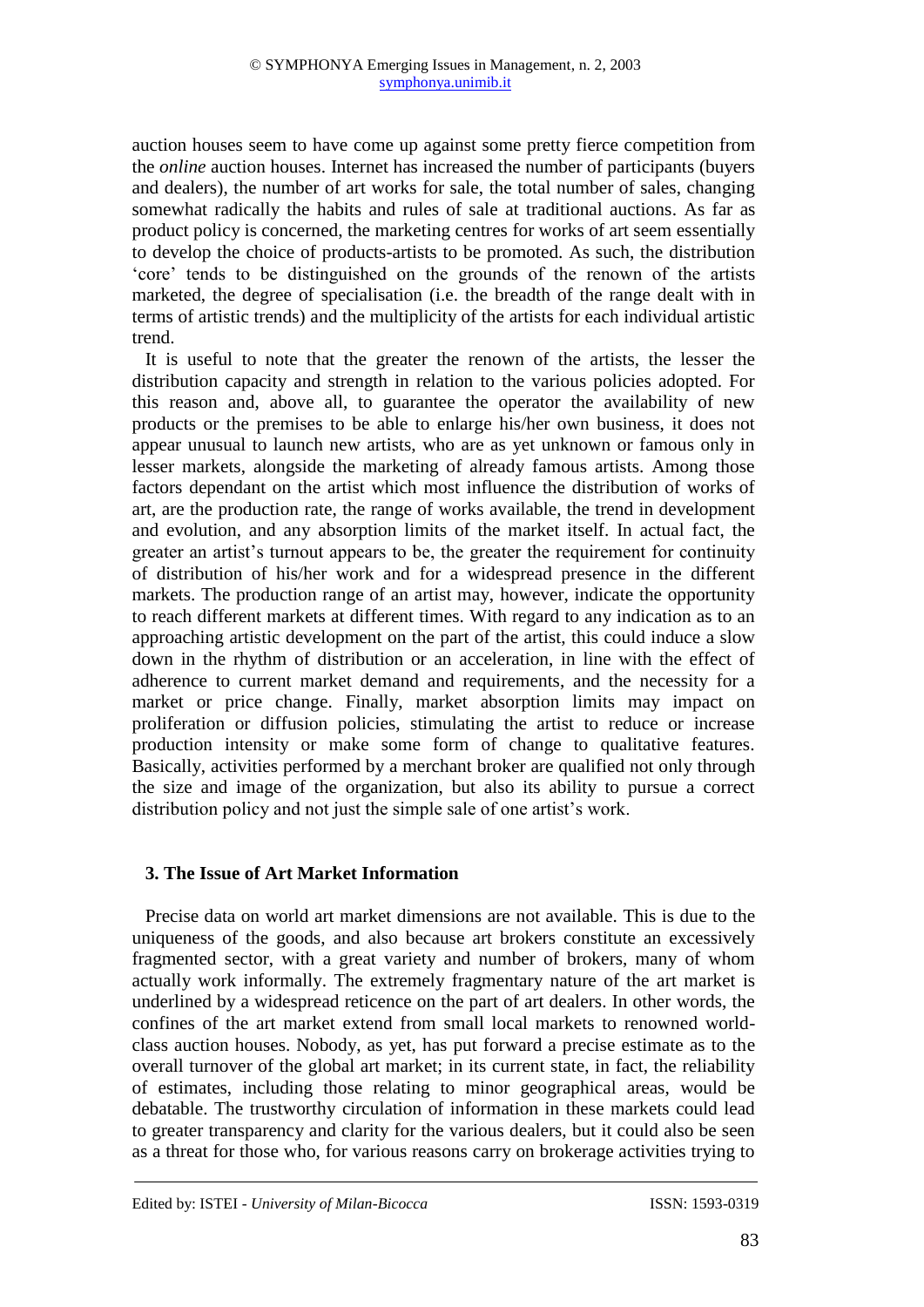benefit from the lack of transparency. The difficulties met during analysis of this type of market are diverse, according to the particular market segment under consideration. In actual fact, the lack of valid and consistent information channels, or transparent systems to circulate information about the market structure, its mechanisms and the chronological development in the estimated value of artistic goods, increases the degree of casualness in price formation and consequently the risk of any investment. This drives a number of parties who do not possess the necessary economic-cultural know-how away from the market, despite the fact that they could actually be potential end users of the artistic goods. Nevertheless, it is also very probable that a systematic revelation of the sale prices for works of art is at present only possible with reference to the transactions which take place in auctions, which in any case only cover a part of the overall market transactions (even if in different proportions, in the different segments). Contrary to the auction houses which publish or make available *online* a list of the pieces auctioned and a catalogue of the works put up for auction with the relevant price estimates (as well as a whole series of other information), art dealers and antique dealers generally do not have any system for recording and circulating information linked to their business activities. Presumably, these dealers judge it indiscreet to release information aimed at indicating sales figures linked to trading activities and consider it counterproductive to provide sales prices or estimates of value. In the majority of cases it is even difficult to obtain appropriate information about their turnover. As far as demand is concerned, besides the private collectors, a growing number of businesses (amongst which several banking institutions) are investing increasingly larger amounts in art works. The birth of art investment funds and the multiplication of private collections bear witness to the growing interest in the art market. Last but not least, even public organisations seem to have finally understood the importance of art collections. As of late, museums and public art galleries come forward more and more often as buyers at auctions. In the structural complexity of the art market, the artist, scholar, broker, critic, auction house and art gallery, collector, financial speculator, museum, cultural establishment and public all interact together. On the other hand, brokers, art dealers, antique dealers, auction houses, all act within the market in accordance with very specific terms and the problems of retrieving financial data from the markets or from the abovementioned parties are very diverse.

#### **3.1 Information and the Role of Auction Houses**

The activity of auction houses allows us to obtain a reliable and continuous survey of the estimated values and auction prices of works of art, as well as circulating other important financial data on the artistic products exchanged. An important fact but one that practically cannot be surveyed, on the other hand, is the market share held by dealers; antiques dealers and art dealers. However, demand for art assets seems to be increasingly turning to auction sales, where exchanges are more transparent <sup>27</sup>. This attitude in the demand group demonstrates that a purchase is increasingly based on objective variables that can be compared against precise data, rather than the volatile and subjective opinions of dealers and experts. Christie's and Sotheby's, on the grounds of their size, are the top two auctions houses in the world and are often quoted as an example of oligopoly. They share an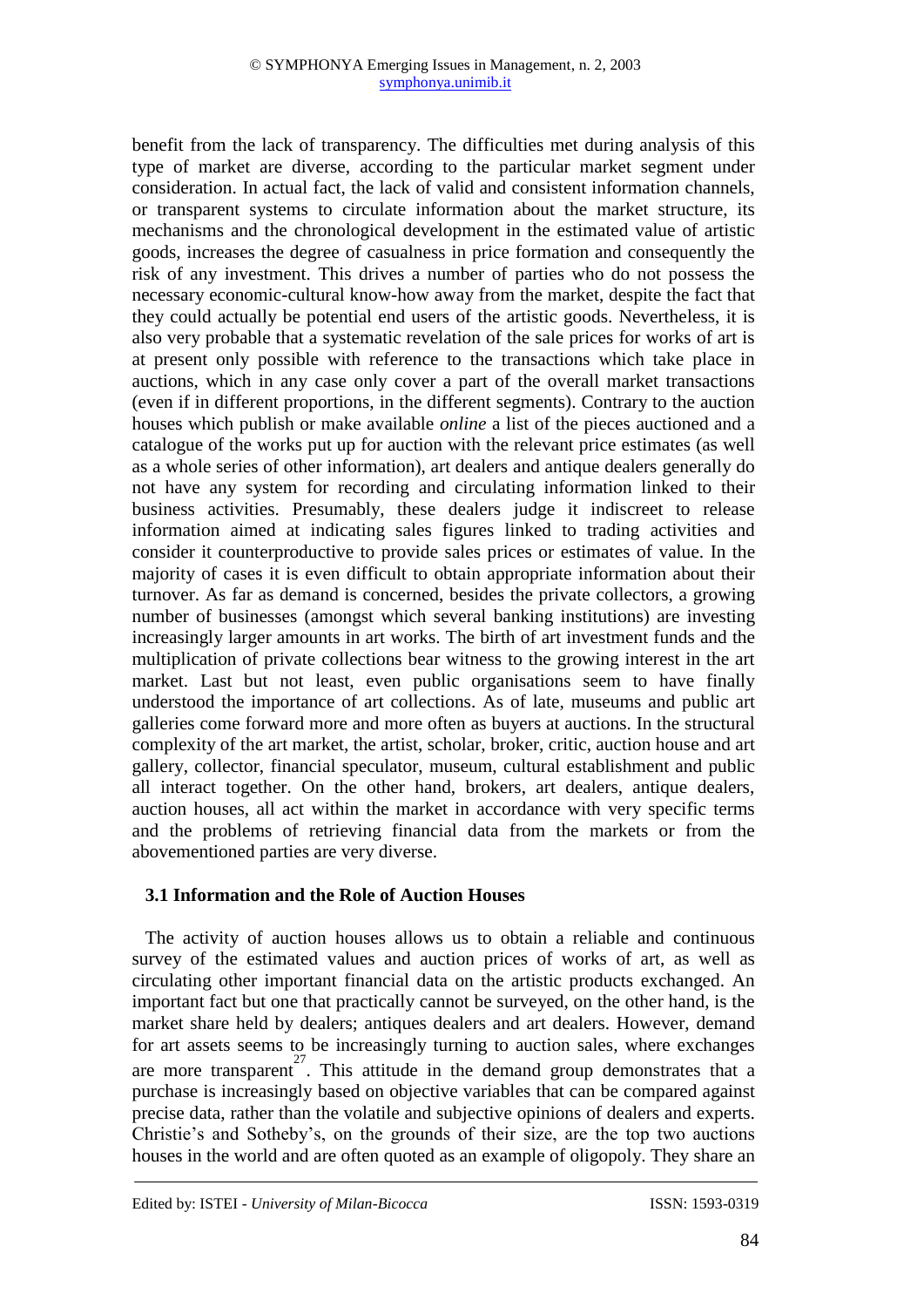unknown slice of a profitable global market and tend to imitate, from time to time, the decisions and movements of their rival. Each one of these brand names has, in any case, a global network of relationships with different players (buyers and sellers, advisors, experts, conservationists, collectors, etc.) intervening strategically in the considered segment<sup>28</sup>. Moreover market globalisation seems to have inverted the strong relationship between dealers and auction houses in favour of the latter. Indeed, many dealers are no longer able to carry on business unless they accept to work with the auction houses under conditions often bordering almost on employment. The strongest, however, seem to opt for a global strategy, multiplying their branch offices abroad<sup>29</sup>. The art market is global and operates internationally through the activity of the biggest auction houses in the most important venues in New York, London and Paris: auction prices in these cities are a benchmark for worldwide prices in works of  $ar<sup>30</sup>$ . One core feature of the auction houses consists in offering information through the publication of an auction catalogue and estimated prices for the works of art going under the hammer, as well as the circulation of auction price lists which show the sale prices of the assets. Therefore, the catalogue represents an indispensable communications tool, created for anyone wishing to take part in an auction. As well as estimated prices, other unequivocal data is also available (such as the presence of authentic signatures, the year of creation, the degree of purity of precious stones, the material used in the making, etc.), and precise information for instance on the position and importance that the work has within the catalogue itself. Hence, an increasing interest in investments in artistic goods has not been matched with greater attention to the circulation of financial data concerning them. The market valuation for art objects is consequently almost exclusively entrusted to the skill of the seller: investors, collectors and all the other parties interested in buying art objects have only a few tools at their disposal to help them decide autonomously. As far as economic research relating to the art market is concerned, it seems to be focused above all on financial theories relating to price formation for works of art, their profitability and calculation of index numbers in the said market. On the other hand, specialised studies into marketing issues linked to the art market have not been carried out.

□ *The information tools currently available concern some specialised trade magazines (in Italy, Il Giornale dell'Arte, Art and Auction, Flash Art, Art & Dossier, etc.), the auction houses' catalogues and price lists, some specialised sector publications, through to the online databanks.* 

Such information tools are aimed at satisfying commercial requirements, and therefore consequently are aimed at the production of financial data, a necessary premise for a scientific approach to the art market.

#### **3.2 Internet and the Art Market: a New Marketing Resource**

Supply and demand for art products has recently begun to make use of the Internet as a marketing tool, using it for example for communications with customers, product and service sales, information circulation and the creation of *networks*<sup>31</sup>. Up to now, the number of dealers working with a virtual medium has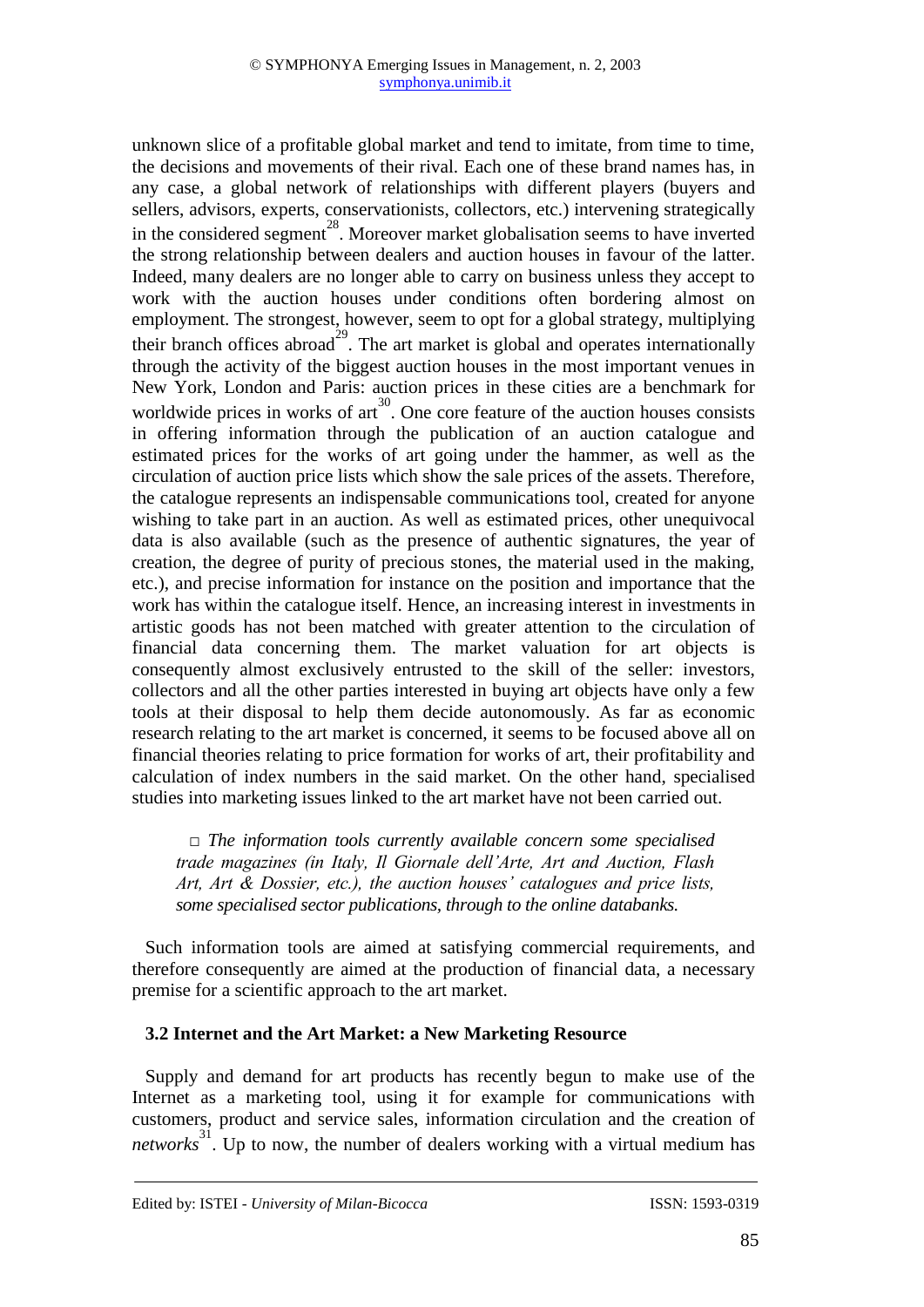been relatively small<sup>32</sup>. Collectors or art dealers for instance have always requested specific conditions for the exhibition of their art works (lights, sounds, structures, etc.) and often refused to accept the limitations set, at the time, by Internet technology. Recently however, technologies which were once inaccessible have become available at a reasonable cost (digital photography, software for websites, etc.) $^{33}$ .

□ *In the beginning, therefore, the art market used the Internet only for some necessary investments, and only later, thanks to technological development, has this virtual tool become more accessible. 'The future is in the Internet ...' said Klebibikov, '…it is a revolution. I think that 90% of art business will move onto the Internet' 34 .*

Museums and galleries do, in actual fact, appear to be repositioning themselves on the Internet<sup>35</sup> whilst recent *online* initiatives, such as ArtNet, Art Mall, Art.com, Artprice or Sothebys.com, are introducing important transformations thanks to the information exchange on art that consumers are putting in place through these portals. Virtual dealers are seeing visits to their *online* galleries double every two months and, it seems that some receive more virtual visits than physical ones in their real life galleries<sup>36</sup>. Even in this market it should be possible to unite dealers and buyers at the same instant; and the Internet could in fact bring these individuals closer more efficiently. If this were so, an appropriate knowledge of these groups would become imperative for all the dealers wishing to market art through this tool. After a careful analysis of the segments belonging to the art market, virtual sector professionals could introduce further optimisation with a view, for example, to improving exchange between consumer and seller. In this respect it might be interesting to create greater efficiency in the use of the Internet tool in the art market. First and foremost, it is fundamental that the pages load quickly, as the products, i.e. the works of art, are exhibited virtually in the form of images, photographs or 'jpg' files. So *online* pictures should be able to maintain the highest possible image quality whilst keeping the weight of the file to a minimum.

Each party potentially active in the art market should moreover be able to retrieve, through the auction house or gallery catalogue tool, the largest feasible amount of information, and do it as fast as possible. The web sites of galleries, dealers or auction houses could then be organized in such a way as to provide an optimised rapid information search through a vast quantity of research criteria. A dealer, for example, could search for a specific work of art on the basis of some of the criteria provided by his/her client (colours, measurements, design, style, artist, époque, geography, etc.). An efficient form of research of this type would be of the greatest significance because of the resultant benefits both for the client and the dealer.

Given that generally, works of art are unique pieces and not standardised, demand is highly concentrated. So if an art dealer, a speculator or any other buyer wished to purchase an art object he/she would be obliged to minimise sale time so as not to risk losing the work of art. For this reason, the ease or difficulty with which one can broker *online* becomes a critical factor. To this end, for instance, buyers should have a wide variety of payment methods available to them, *privacy*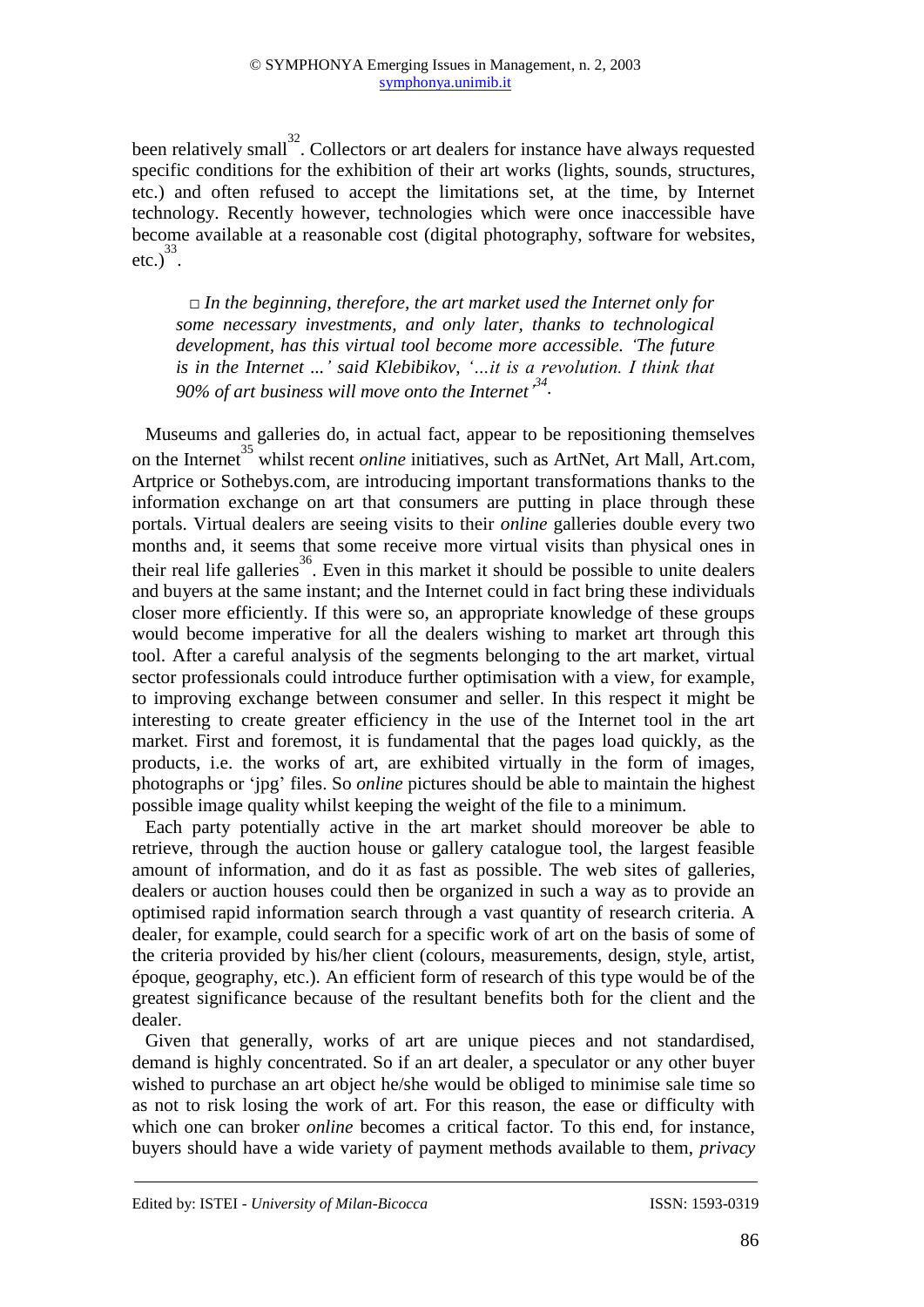and safety in their transactions, and written guarantees with regard to delivery. Finally, successful web sites are updated very frequently. A web site proposing the marketing of works of art should also, as well as this, check the quality of the information posted in terms of products offered, prices, orders and organizations.

#### **4. The Art Market from a Global Perspective**

The great dynamism which characterises the context in which businesses move nowadays also affects artistic enterprises and hence the artist-cum-entrepreneur. The biggest changes relate to the environmental and competitive context, which organizations must take into account at the time of defining their own strategic path<sup>37</sup>. Competitive analysis, preparatory in the choice of strategic options, allows an investigation to be made into the different levels of competition. These may be broken down into direct, indirect, extended  $38$ ; the multi-dimensionality of which would propose an interpretation, in the dynamic sense, of the important phenomena for the life of the business. No less significant is the technological variable. This represents the most unstable factor in the present state of affairs, taking into account both the speed at which new technologies are developed, and the intensity with which they spread, often even in fields of application which are far removed from the original context. Therefore, information flow between demand, supply and distribution, risks being asymmetrical. That is why we decided here above to focus on the Internet, as it is a contributory cause to globalisation and, at the same time, a tool for the development of information exchange in the art market. With globalisation, the art market has recorded considerable changes. The market has become internationalised up to the point of becoming a worldwide market, leaving behind a juxtaposition of communicating national markets. In relation to this, some phenomena seem particularly significant. Demand has undergone a remarkable growth, probably due also to its fragmentation and diversification. Alongside the figure of the collector, some new players have come onto the scene<sup>39</sup>. Consequently, the private sector demand, like all the art market for that matter, has become globalised, causing buyers and dealers to physically move on the basis of market morphology and the cost of transactions. In recent times, therefore, the art market has no longer been made up of relatively communicating national markets, and has become a worldwide market. Every national artistic space has,, in fact, been inserted into a global system of cultural and financial exchange. Circulation of individuals, works of art and information, favours market interconnection. Information on the listings of works of art in auctions is, thanks to the Internet, instantaneous and planetary. The same is true for indexes and classifications relating to the artists on the basis of the turnover achieved in auction sales, with interesting indications about the state of the market and latest popular trends. Market globalisation has probably been stimulated as well by the volatility of financial flows invested in artistic assets. Market dealers, for example, move on the basis of regulations, taxation and fiscal conditions in force in the various countries.

*□ In the Swiss art market, the general purpose of a free port or free zone is to authorize the purchase of an asset abroad, all without having to pay custom duties or VAT. These zones are actually of crucial*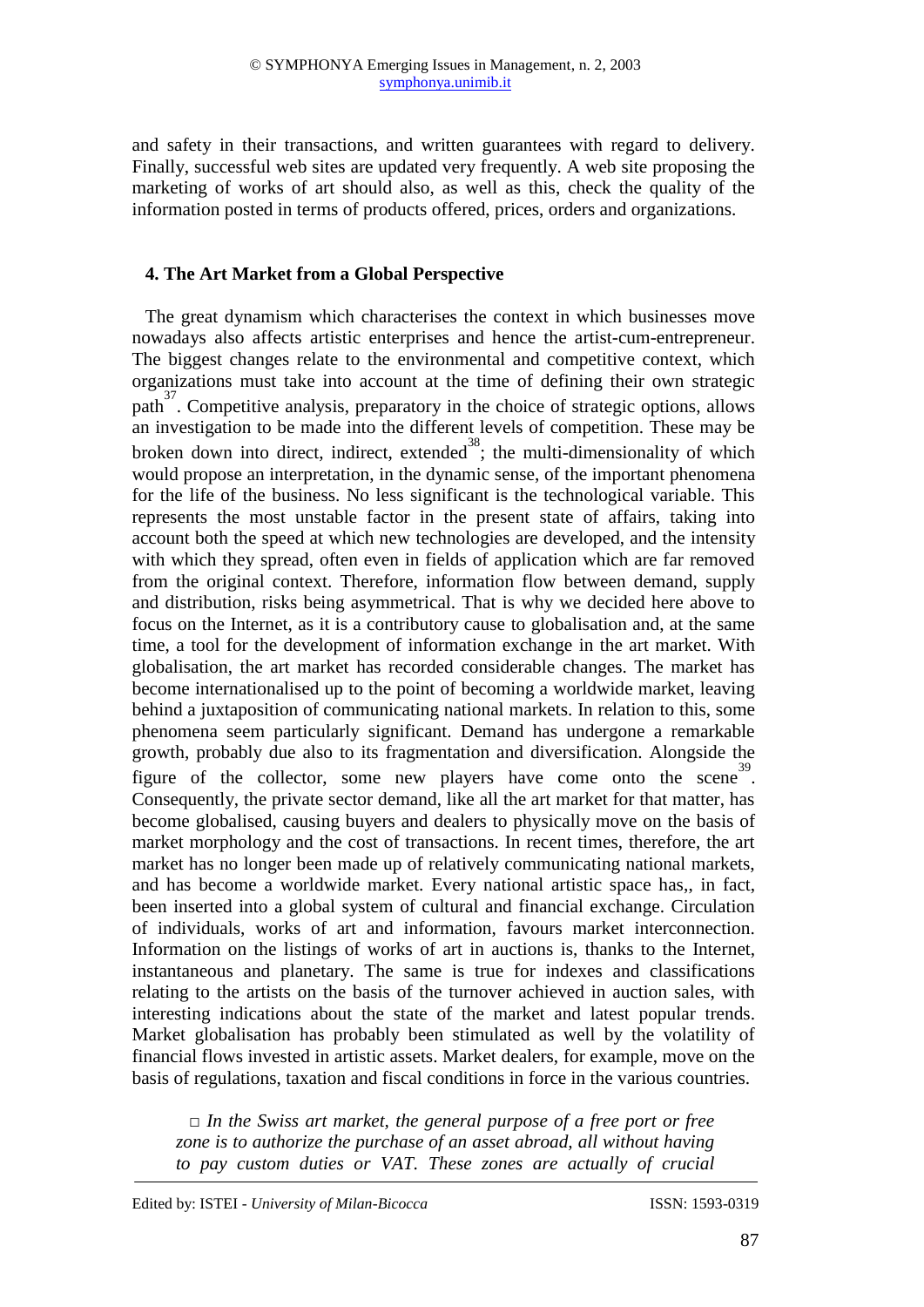*importance in this type of market; and in fact Switzerland occupies a strategic position at international level<sup>40</sup> .*

Even multinational auction houses organize their auctions in most metropolitan areas and every week a new art fair is opened somewhere in the world. The scattering of points of sale does not however exclude a high degree of market concentration. The American market alone represents almost half the global market and that of the United Kingdom a quarter. Dominant markets include New York, London and Paris.

*□ The art market has the double characteristic of being highly internationalised and concentrated only in some worldwide cities, in line with a network similar to that of the financial markets due to the interdependency of these two universes. In actual fact this spatial configuration plays a greater functional role in establishing interdependency relations between the economic, cultural and political players, as in the speed of gathering and circulation data indispensable for decisions to be taken<sup>41</sup> .* 

In order to resist the auction houses' attempts at supremacy, it seems sector professionals use international fairs and exhibitions<sup>42</sup>. The large contemporary art fairs, set up at the end of the sixties, could in fact constitute one of the main tools for the international spread of art. Organized all year round between Madrid, London, New York, Chicago, Basil, Paris, Miami, etc. these fairs represent real places for dealers and collectors alike to compare, exchange, etc. The most important contemporary art fair is in Basil, Switzerland, and it appears to have contributed to the commercial rise of some movements and artists presented at the main exhibitions such as Venice Biennale and Kassel Documenta<sup>43</sup>. These fairs can also play an important role in the secondary market: sales are made from one stand to the other and comparable works of the same artist may be found proposed at different prices. Collectors and those responsible for institutions thus feel they are able to buy both quality and price. Each one of these fairs is therefore a place of intense competition between market operators, but at the same time it constitutes a welcome structure for art dealers, also giving them a vision of the global range of artwork available. Alongside the phenomenon of international fairs, art market globalisation has been widely favoured by *online* auctions. At the end of the nineties, the success of *online* auctions was immense, with both public and investors. Alongside non-specific locations, specialized sites also multiplied, including those focused solely on the sale of art objects, antiques and collector's items. By uniting with some of the auction houses with 'pedigree' pasts, specialized brand names in ecommerce, have given greater credibility to their own sales of art objects and collectors items. Doing so, the Ebay.com brand name, a leader in the emerging *online* private-to-private sales market, bought the brand name Butterfield & Butterfield, the third-largest American auction house. Having made investments to obtain art goods of high quality and managing to build a brand name recognized worldwide and in art markets, Ebay.com was thus able to open the *Great Collections* section of its web site, a section in which art objects originally from professional art dealers or auction houses are regularly put up for auction. So the auction houses appear to have sought, through *online* sales, to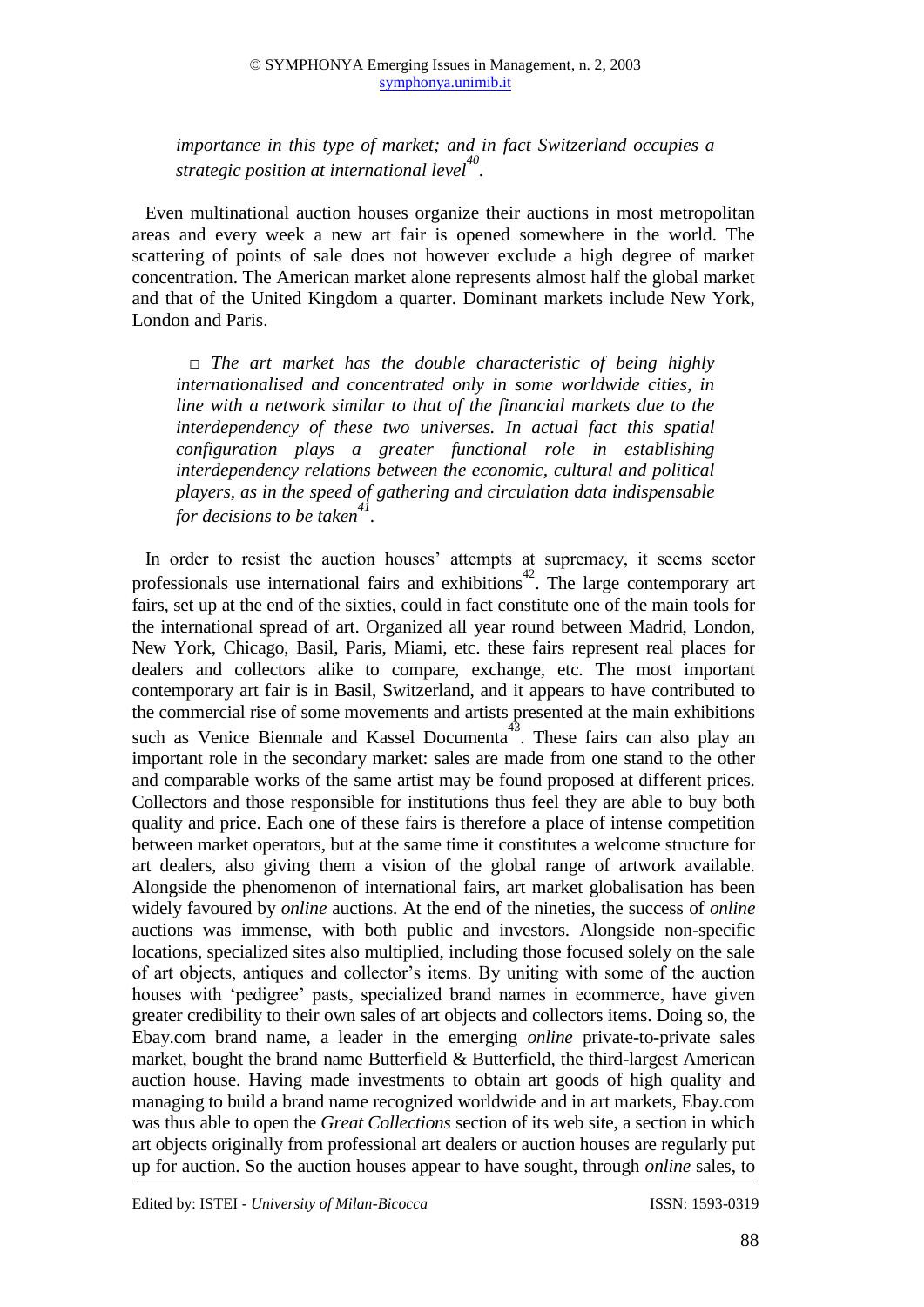enlarge potential demand both geographically and socially, reduce internal costs by diversifying commercial circuits and loyalize a customer base of dealers. Whilst Christie's auction house has been prudent in its approach to the Internet, in 1999 and with a considerable investment - Sotheby's launched an audacious *online* sales policy. However it seems to be paying the price for this: since May 2003 the brand has closed its *online* sales business on its own Internet site, passing the task on to Ebay.com - the number one *online* sales site worldwide - where it has been hosted now for over a year. In the present state of the art market, however, it appears that sales growth on the Internet above all relates to medium or low quality goods or multiple objects<sup>44</sup>. Moreover, dealers insist on the absence of any real and proper selection of the objects put forward for sale and on insufficient guarantees in relation to their authenticity and financial value<sup>45</sup>. It is also likewise important to observe the globalisation of the artistic scene, which seems to follow in the steps of market place globalisation. In fact, during the nineties, a multicultural extension of the supply was apparent. Artistic movements from Central and Eastern Europe, Latin America, Africa, Australia and the far Eastern countries were all exported and became famous. A Chinese presence dominated the Venice Biennale in 1999; on June 24, 2000, Sotheby's organized the first public sale exclusively for contemporary African art, thus contributing to creating a real *trend* as a result (suffice to think of the itinerant exhibition to all major European capitals entitled 'Africa remix' that year, and the recent creation of specialized magazines, etc.). In connection, an institutional network dedicated to present-day works of art has been developed. In actual fact, worldwide over the last three decades, some of the museums that best represent architectural masterpieces of the twentieth century have been created in San Francisco, Los Angeles, Santa Monica, Barcelona, Balboa and London. The Guggenheim Foundation for example, seems to be going ahead in the development of a brand strategy through the umpteenth museum project conceived, in this case in partnership with the municipality of Rio de Janeiro. The phenomenon of biennales has also increased over the last ten years or so, and as a result there are currently about thirty of them, while even some important shows organized in areas once considered outlying fringe areas seem to be growing in importance. Exhibitions dedicated to global contemporary art, that is integrating the artistic productions of many different cultures, are also held more and more frequently. These events and new collaborative dynamics among artists of different origins have led to the creation of international networks constituting real international artistic breeding grounds<sup>46</sup>. On the whole, globalisation of the art market appears to have favoured an increase in supply and its revitalization, too. From the viewpoint of globalisation, and especially in developed societies, the organization and circulation of information have, however, been put forward as new conditions for effective market operations. The importance of this information, due to the size of the art market, and the choice of how to organize production and distribution, could therefore stimulate a debate on the organization of the art market, in a move both towards a truly global dimension, and also towards greater effectiveness.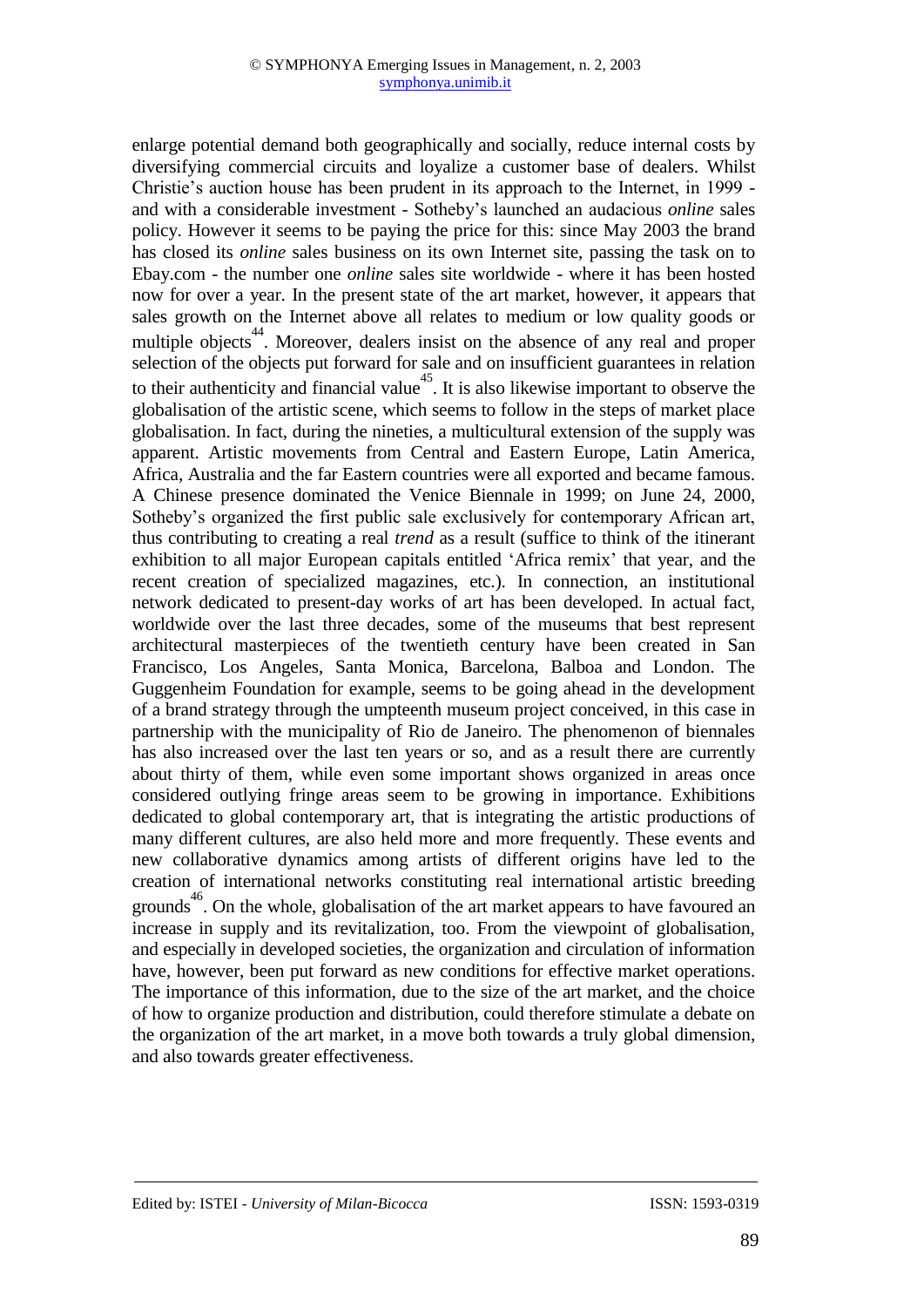#### **Bibliography**

- Addis Michela, Nuove tecnologie e consumo di prodotti artistici e culturali: verso l'endutainment, *Micro & Macro Marketing*, n. 1, 2000.
- Agnello Richard, Pierce Renee, Price Indices, Returns, and Risk in the Art Market: Findings for American Paintings Disaggregated by Artist, Genre and Quality, *Vth AIMAC International Conference on Arts Cultural Management*, Helsinki, Finland, June 13-17, 1999.
- Ashley Benedict, *The Arts of Learning and Communications: a Handbook of the Liberal Arts*, The Priority Press, Dubuque, 1958.
- Bernier Georges, *L'art et l'argent. Le marché de l'art au XXe siècle*, Ramsay, Paris, 1990.
- Brondoni Silvio M., Brand Policy and Brand Equity, *Symphonya. Emerging Issues in Management (symphonya.unimib.it)*, n. 1, 2000-2001. <http://dx.doi.org/10.4468/2001.1.02brondoni>

Colbert François, *Marketing Culture and the Arts*, Presses HEC, Montréal, 2001.

- Fillis I., *The Endless Enigma or the Last Self Portrait – Implications for the Future of Marketing*, Brown S., Patterson A. (eds.), *Imaging Marketing: Art, Aesthetics and the Avant-Garde*, Routledge, London, 2000.
- Fillis I., Creative Marketing and the Arts Organisations: What can the Artist Offer?, *International Journal of Nonprofit and Voluntary Sector Marketing*, vol. 7, n. 2, 2002. [http://dx.doi.org/10.1002/nvsm.174](http://dx.doi.org/10.1002%2Fnvsm.174)

Fingerhut Jaques, *La fiscalité du marché de l'art*, PUF, coll. Que sais-je?, Paris, 1998.

- Frey B.S., Eichenberger R., On the Rate of Return in the Art Market: Survey and Evaluation, *European Economic Review*, n. 39, 1995. [http://dx.doi.org/10.1016/0014-2921\(94\)00059-9](http://dx.doi.org/10.1016%2F0014-2921%2894%2900059-9)
- Goetzmann William N., *Accounting for Taste: An Analysis of Art Returns over Three Centuries*, Columbia University, New York, 1990.
- Jyrämä Annukka, Moisander Johanna, Knowledge and Expertise in the Contemporary Art Markets, in *Vth AIMAC International Conference on Arts Cultural Management*, Helsinki, Finland, June 13-17, 1999.
- Jyrämä Annukka, Contemporary Art Markets Structure and Actors: A Study of Art Galleries in Finland, Sweden, France and Great Britain, *International Journal of Arts Management*, vol. 4, n. 2, 2002.
- Kotler Neil, Kotler Philip, *Marketing dei musei. Obiettivi, traguardi e risorse*, Edizioni di Comunità, Milan, 1999.
- Lazzaro Elisabetta, The Intermediaries of Contemporary Art: an Analysis of the Impact of Differentiation Strategies on Market Share, in *Vth AIMAC International Conference on Arts Cultural Management*, Helsinki, Finland, June 13-17, 1999.

Michaud Yves, *L'Art contemporain*, La Documentation française, Paris, 1998.

- Pesando E. J., Art as Investment: the Market for Modern Prints, *American Economic Review*, n. 83, 1993.
- Poli Francesco, *Produzione artistica e mercato*, Laterza, Bari, 1975.
- Poli Francesco, *Il sistema dell'arte contemporanea*, Laterza, Bari-Rome, 1999.
- Reitlinger G., *The Economics of Taste*, Barrie and Rockliff, London, 1971.
- Sawhney Marc, Kotler Philip, *Marketing in the Age of Information Democracy*, Dawn Iacobucci (ed.), *Kellogg on Marketing*, John Wiley & Sons Inc, 2001.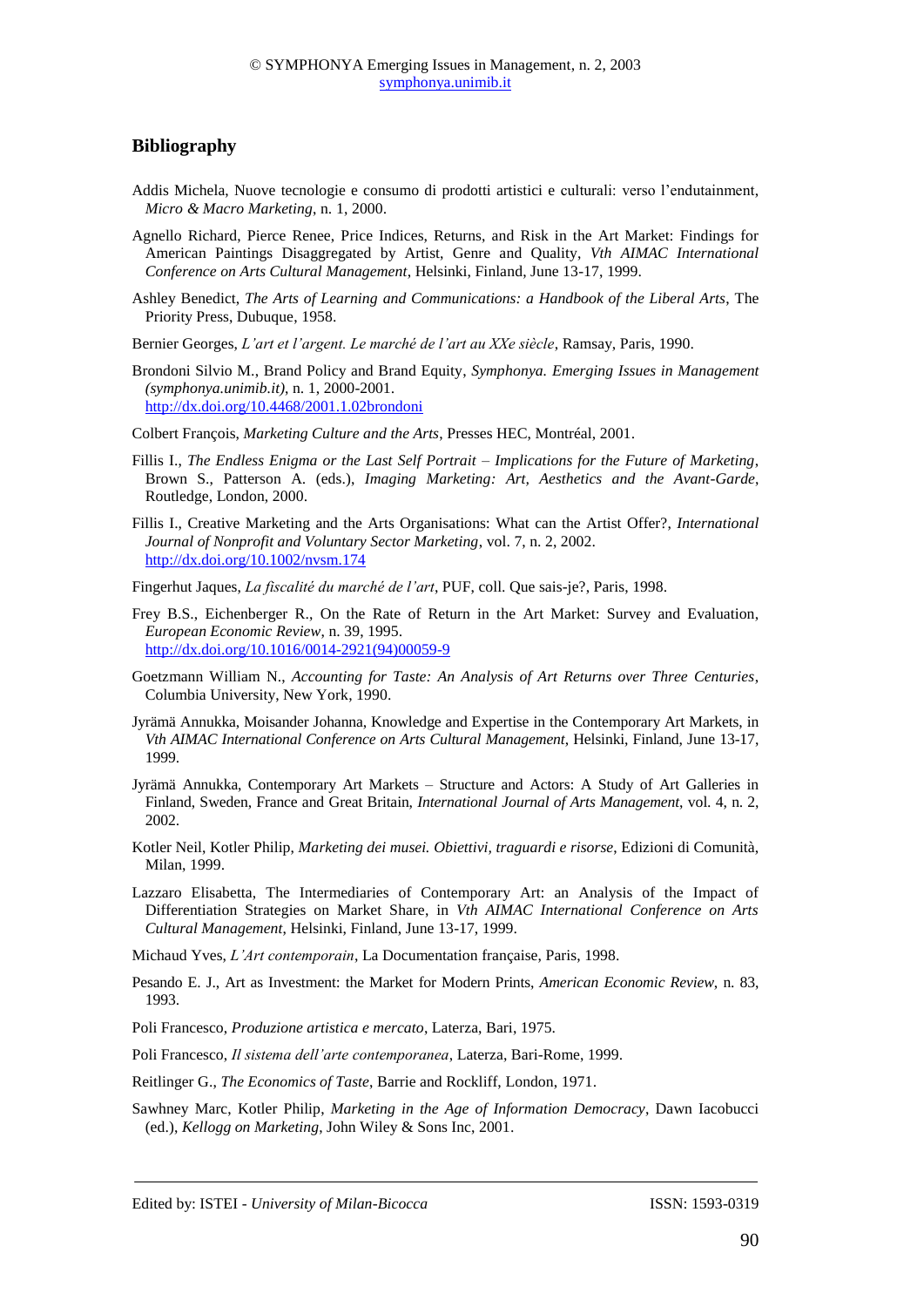- Scheff Joanne, *Marketing the Arts in the Information Age*, Jennifer Radbourne (ed.), VIth AIMAC Conference, Brisbane, Australia, 2001.
- Slywotzky Adrian, *Value Migration*, Harvard Business School Press, Boston, 1996.
- Smith Constance, Art Source: Selling Art Through Catalogues, *Direct Marketing*, vol. 60, n. 9, 1998.
- Smith Constance*, Art Marketing 101: A Handbook for the Fine Artist*, F&W Publishers, New York, 2000.
- Spranzi Aldo, L'innovazione nel marketing dell'arte. Un caso paradigmatico di economia dell'innovazione, Rapporti di ricerca di *Sinergie*, Cueim, Verona, 2001.

Spranzi Aldo, *Economia dell'arte*, Unicopli, Milan, 2003.

- Taylor John, Museums and Galleries on the Internet, *Internet Research: Electronic Networking Applications and Policy*, vol. 25, n. 1, 1995.
- Van den Bosch Annette, *Globalisation: the Implications and Challenges for Museums*, VIth AIMAC Conference, Queensland University of Technology, Brisbane, Australia, July, 1-4, 2001.

#### **Notes**

<sup>1</sup> On this matter please refer to: R.B Coffman, 'Art Investment and Asymmetrical Information', in *Journal of Cultural Economics*, 15, 2, 1991; B.S. Frey e R. Eichenberger, 'On the Rate of Return in the Art Market: Survey and Evaluation', in *European Economic Review*, 39, 1995.

<sup>2</sup>Cf. G. M. Golinelli, *L'approccio sistemico al governo dell'impresa*, Cedam, Padova, 2002; M. Gatti, *Approccio Sistemico e Governo dell'Impresa*, Centro Studi di Tecniche Aziendali, Università degli Studi di Salerno, Salerno, 1999; Gastone Ceccanti, *Gli scambi d'impresa*, Colombo Cursi, Pisa, 1962.

<sup>3</sup> It was decided to use the term 'work of art' with reference to the distinction made by Tamburini, so that by this term reference is made exclusively to the objects belonging to the visual/figurative arts: '…speaking of markets for artistic assets, the objects of same could be defined, similarly to that done for example for industrial goods, as the product of an artistic activity, but this would not help, as in this case a consolidated definition to which to refer to does not come to our aid, as it does in industry'. In actual fact '…there are impressionistic recalls to a vast and open debate on the subject, which can only strengthen the idea of the practical need to turn to a definition of what can be included under the expression 'art markets' and therefore 'works of art'. Conventionally, the artistic sector can be divided into performing arts and visual arts; this latter category in turn can then be split into historical-cultural assets – the existing stock – (cultural heritage) and fine arts which can be translated into everything else'. The art markets refer to partitions of these latter two categories and they are markets in the sense that there is an exchange of goods commonly deemed 'art', whether these be derived from the cultural heritage (artistic stock) or obtained as products year by year'. See Gualtiero Tamburini, in: a cura di Guido Candela e Monica Benini, *Produzione e circolazione dell'informazione nel mercato dell'arte*, Clueb, Bologna 1997, pp.15-17.

<sup>4</sup>Cf. S. M. Brondoni, *Politiche di mercato dei beni industriali*, Giuffrè, Milano, 1983; J.J.Lambin, *Marketing strategico e operativo*, McGraw-Hill Italia, Milano, 2000; P. Onida, *Economia d'azienda*, Utet, Torino, 1965.

<sup>5</sup>Cf. A. Raspi, *Arte e mercato*. *Aspetti del mercato dell'arte contemporanea. Il caso del quadro,*  Artemide, Roma, 1997.

 $6$  Exhibitions are quoted here as they are containers for these goods and optimum tools for their distribution.

<sup>7</sup>See A. Raspi, *Arte e mercato. Aspetti del mercato dell'arte contemporanea. Il caso del quadro*, cit., pg.17.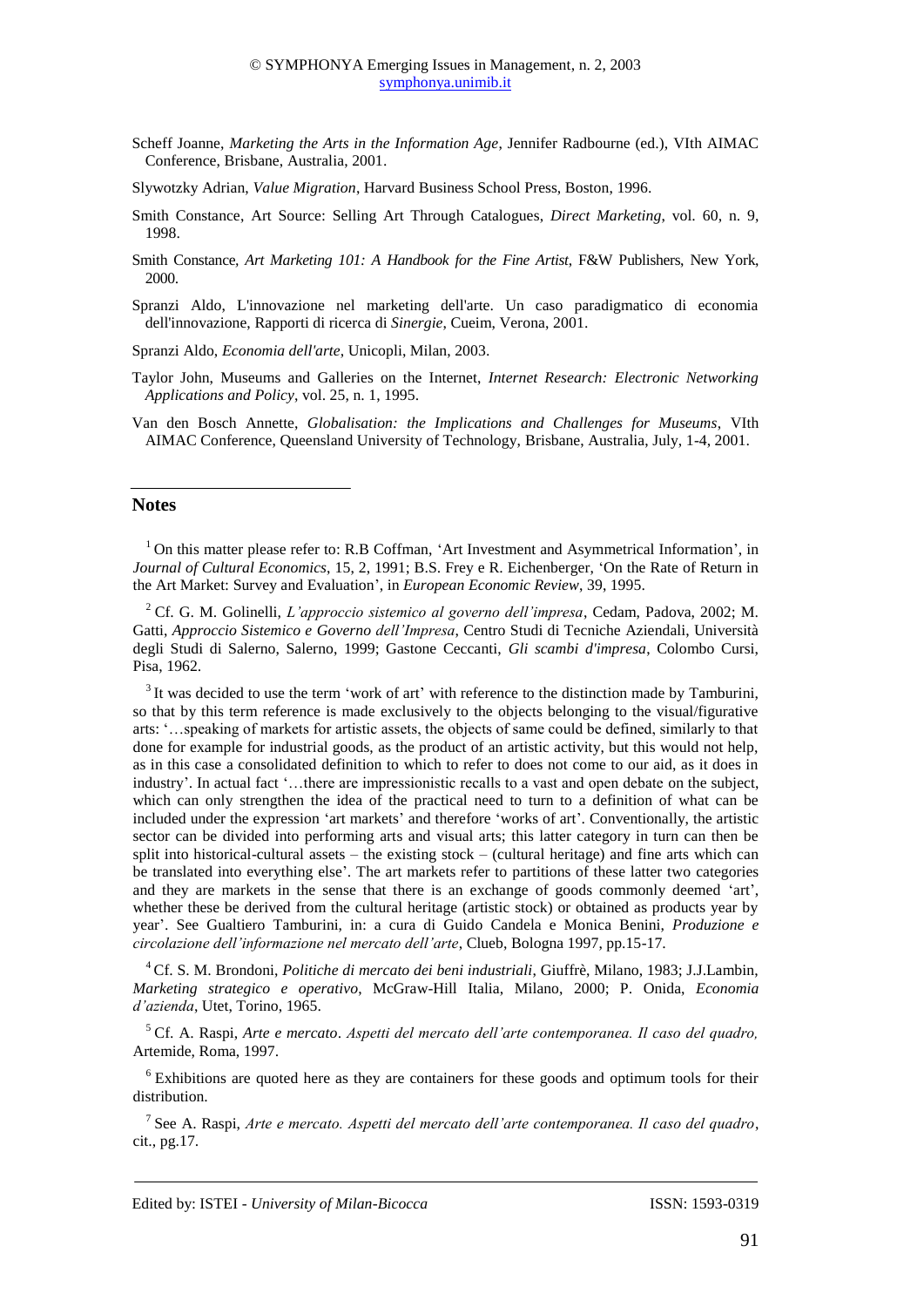<sup>8</sup>Cf. C. Vallini, *Il mercato dei quadri degli autori contemporanei: aspetti tecnico-economici*, Tipografia Coppini, Florence, 1983.

<sup>9</sup> Cf. J. Mei e M. Moses, 'Art as an Investment and the Underperformance of Masterpieces', in *Working Paper*, Stern School of Business, NYU, 2001; E. J. Pesando, 'Art as Investment: the Market for Modern Prints', in *American Economic Review*, 83, 1993; G. Reitlinger, *The Economics of Taste*, Barrie and Rockliff, London, 1971.

<sup>10</sup> Cf. G. Tamburini, in, a cura di Guido Candela e Monica Benini, *Produzione e circolazione dell'informazione nel mercato dell'arte*, cit.

<sup>11</sup> See F. Poli, *Il sistema dell'arte contemporanea*, Laterza, Bari, 1999, p.47.

<sup>12</sup> Cf. S. M. Brondoni, 'Patrimonio di marca e gestione d'impresa', in *Brand Equity, Symphonya*, *Emerging Issues in Management*, Issue 1, 2000-2001, pp.11-32.

<sup>13</sup>Cf. C. Vallini, *Il mercato dei quadri degli autori contemporanei: aspetti tecnico-economici*, cit.

<sup>14</sup>See A. Nocentini, 'Caratteri ed elementi di base per la stima delle opere d'arte', *Atti dell' VIII Incontro del Centro Studi di Estimo*, Florence, 1978, pg.12.

<sup>15</sup>See C. Vallini, *Il mercato dei quadri degli autori contemporanei: aspetti tecnico-economici*, cit., pg.61.

<sup>16</sup> Cf. S. M. Brondoni, Brand Policy and Brand Equity, cit.

<sup>17</sup>Cf. L. Solima, *La gestione imprenditoriale dei musei,* Cedam, Padua, 1998.

<sup>18</sup>Cf. A. Raspi, *Arte e mercato. Aspetti del mercato dell'arte contemporanea. Il caso del quadro*, cit.

<sup>19</sup>Cf. G. Tamburini, in, a cura di G. Candela e M. Benini, *Produzione e circolazione dell'informazione nel mercato dell'arte*, cit.

<sup>20</sup>Cf. N. Gavioli,, 'L'arte dell'incanto rende bene', in *Mondo Economico*, n.6, 1982.

<sup>21</sup> Cf. S. Botti, 'What Role for Marketing in the Arts? An Analysis of Arts Consumption and Artistic Value', in *International Journal of Arts Management*, V.2, n.3, 2000.

<sup>22</sup>Cf. H. Bellet, *Le marché de l'art s'écroule demain à 18h30*, Nil, Paris, 2001; G. Stern, 'Making Art Buying More Accessible', in *Link Up*, May-June, 1996; S. Veneziani, 'E' finito anche il boom dell'arte', in *Espansione*, n.78, 2000.

<sup>23</sup>Cf. S. Ricossa, (a cura di), *I mercati dell'arte. Aspetti pubblici e privati*, Allemanni, Turin, 1991.

<sup>24</sup>Cf. F. Bordieri, 'Intervista al direttore della Sotheby's Italia', in *L'Europeo*, December 13 2002.

<sup>25</sup> See S. Sciarelli, *Il sistema dell'impresa*, CEDAM, Padua 1988, pg.78.

<sup>26</sup>See A. Villani, *L'economia dell'arte. Mercato e piano*, Vita e Pensiero, Milan, pg.104.

<sup>27</sup>Cf. N. Gavioli, L'arte dell'incanto rende bene, in *Mondo Economico*, n.6, 1982.

<sup>28</sup>Cf. M. Fase, Purchase of Art: Consumption and Investment, in *The Economist*, Vol.144, n.4, 1996.

<sup>29</sup> Cf. J. D. Stanford, Optimal Marketing and Pricing Strategies in Contemporary Visual Arts for Artists and Dealers, in *Première Conférence Internationale sur la Gestion des Arts*, HEC, Montréal, Canada, Août 1991.

 $30^{\circ}$  Cf. D. Throsby, The Production and Consumption of the Arts: A View of Cultural Economics, in *Journal of Economic Literature*, Vol. XXXII, n. 1, 1994.

 $31$  Cf. P. Gillard, Shaping Audiences Online: Principles of Audience Development for Cultural Institutions, in *Media Information Australia incorporating Culture and Policy*, n. 94, February, 2000; C. S. Hofacker, *Internet Marketing*, John Wiley & Sons, New York, 2001; D. Hoffman e T. Novak, 'Marketing in Hypermedia Computer-Mediated Environments: Conceptual Foundations', in *Journal of Marketing*, July, n. 60, 1996; D. Plotnikoff, *Buying Fine Art on the Web Is a Work in the Making*, www.freep.com, August 2003; P. Sealey, How E-Commerce will Trump Brand